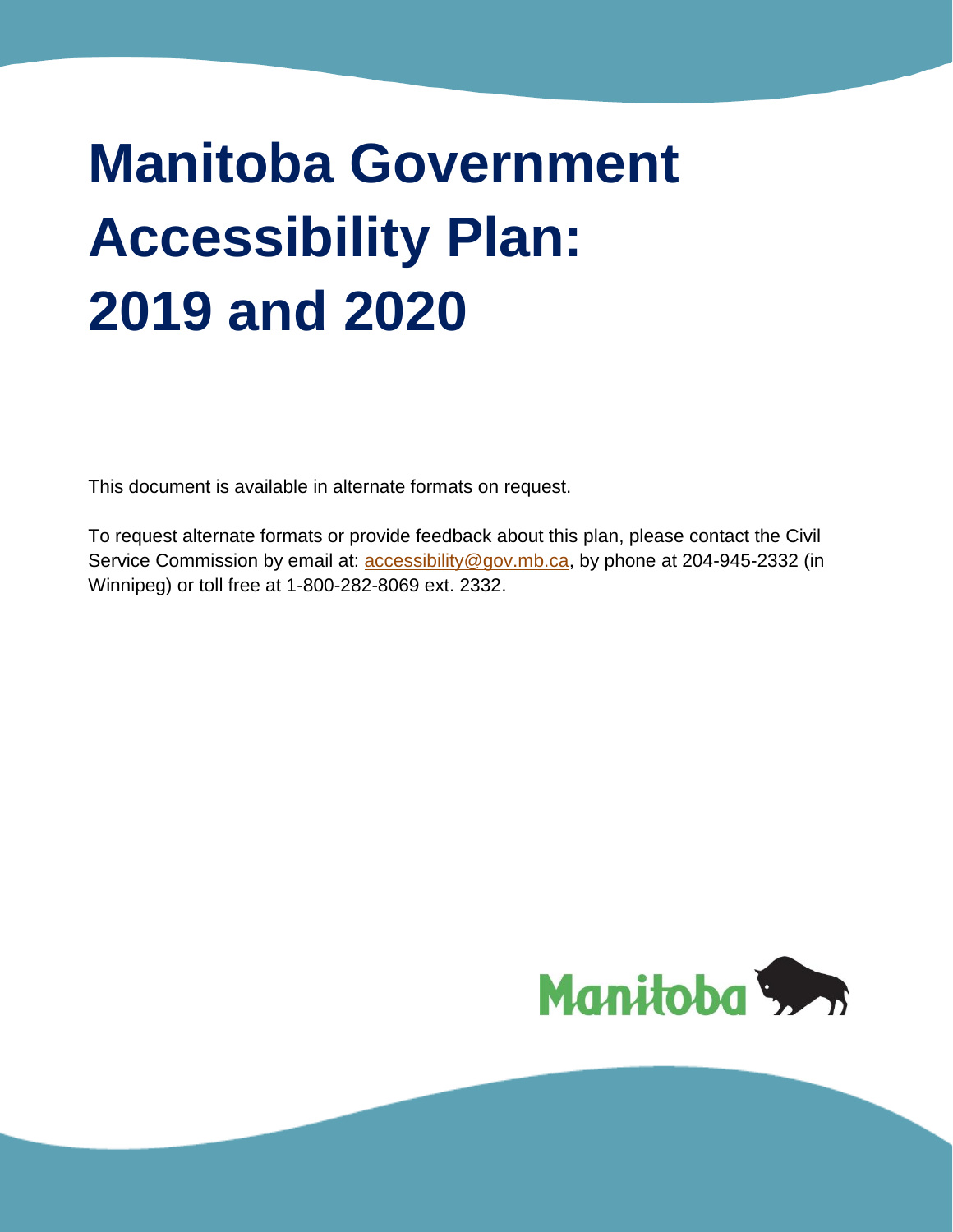#### **Message from the Manitoba Government Accessibility Champion**



**Figure 1.** Manitoba Government Accessibility Steering Committee From left: Dave Dyson, Jay Rodgers, Charlene Paquin and Fred Meier

As the Accessibility Champion for the Manitoba government, I am pleased to present you with our second Manitoba Government Accessibility Plan (MGAP) for 2019 and 2020 on behalf of the Manitoba Government Accessibility Steering Committee (Steering Committee).

We have re-energized and refocused the Steering Committee, with membership from the top levels of our organization, including the Clerk of the Executive Council and colleague Deputy Ministers. The Steering Committee facilitates government-wide engagement, communication and collaboration in the promotion and implementation of the Manitoba Government Accessibility Plan. Our goal is to ensure this plan meets, and where possible exceeds, statutory requirements and public commitments under The Accessibility for Manitobans Act (AMA) while ensuring fiscal responsibility and efficiency.

Under AMA, the Manitoba government must report on:

- Measures we have taken to identify, prevent and remove barriers.
- Measures we put in place to assess our policies, programs, services and legislation for the effect that they have on accessibility.
- Measures we intend to take to continue to identify, prevent and remove barriers.

To create our updated MGAP, we asked organizations that represent Manitobans with disabilities to provide us with key areas they would like us to focus on. We also consulted within our organization, seeking input from public servants at multiple levels. Based on this information, our updated MGAP includes identified barriers, accomplishments both big and small, unique initiatives planned and underway and ideas to build on and advance new, innovative and bold ways to improve accessibility.

The actions set out under this MGAP underpin the importance of inclusion in our public service, a key element in the [Transformation Strategy](https://www.gov.mb.ca/asset_library/en/proactive/transformation_2018.pdf) released in February 2018.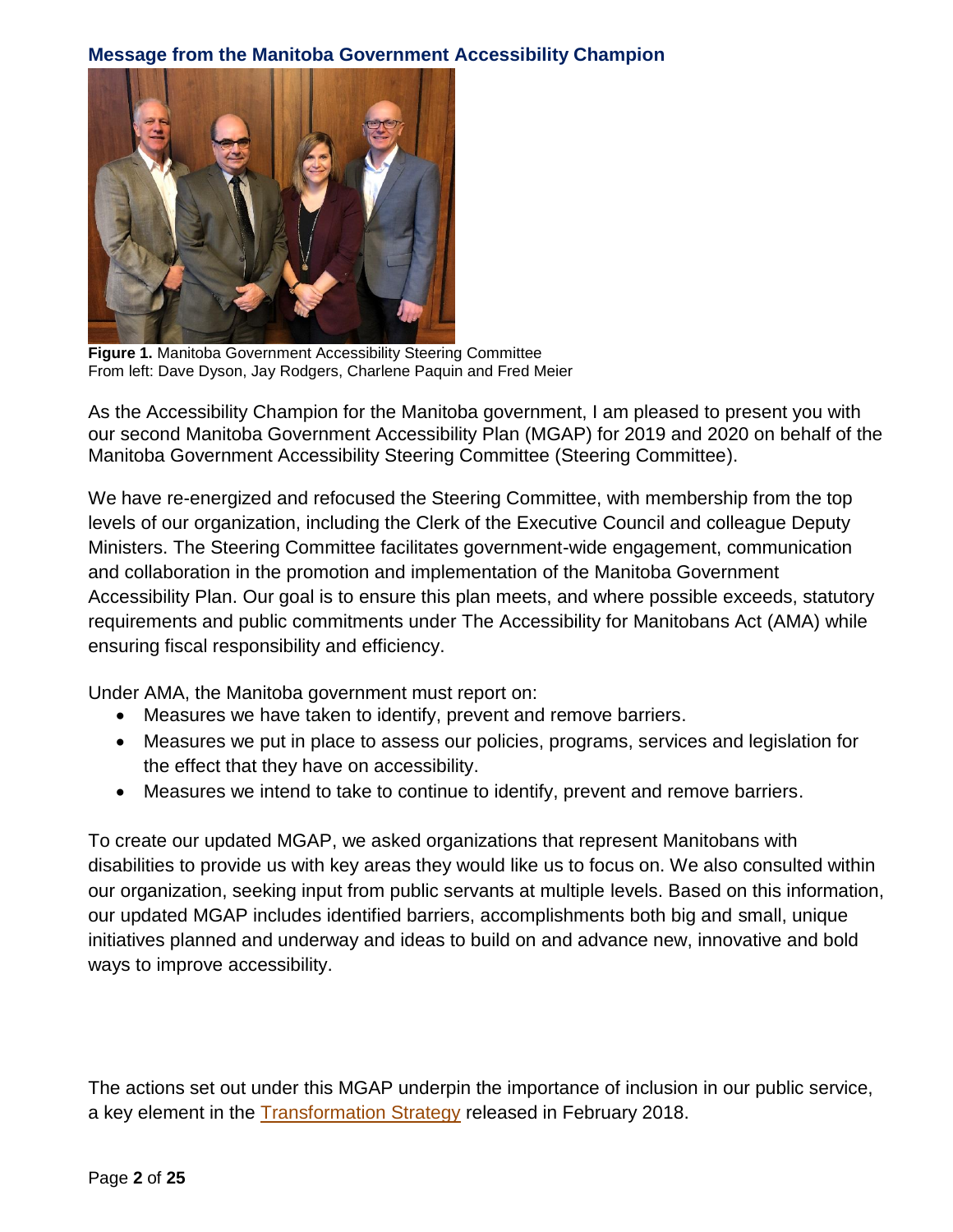Through the leadership of the Steering Committee, we will ensure that this plan leverages key partnerships and networks to remove barriers. We will increase public servants' awareness of and capacity to address accessibility issues and accommodations. This will in turn harness our talent and ensure we focus on the client by providing respectful, accessible services.

I look forward to co-leading with my colleagues the Manitoba public service in meeting our accessibility goals.

Sincerely,

Charlene Paquin Accessibility Champion Civil Service Commissioner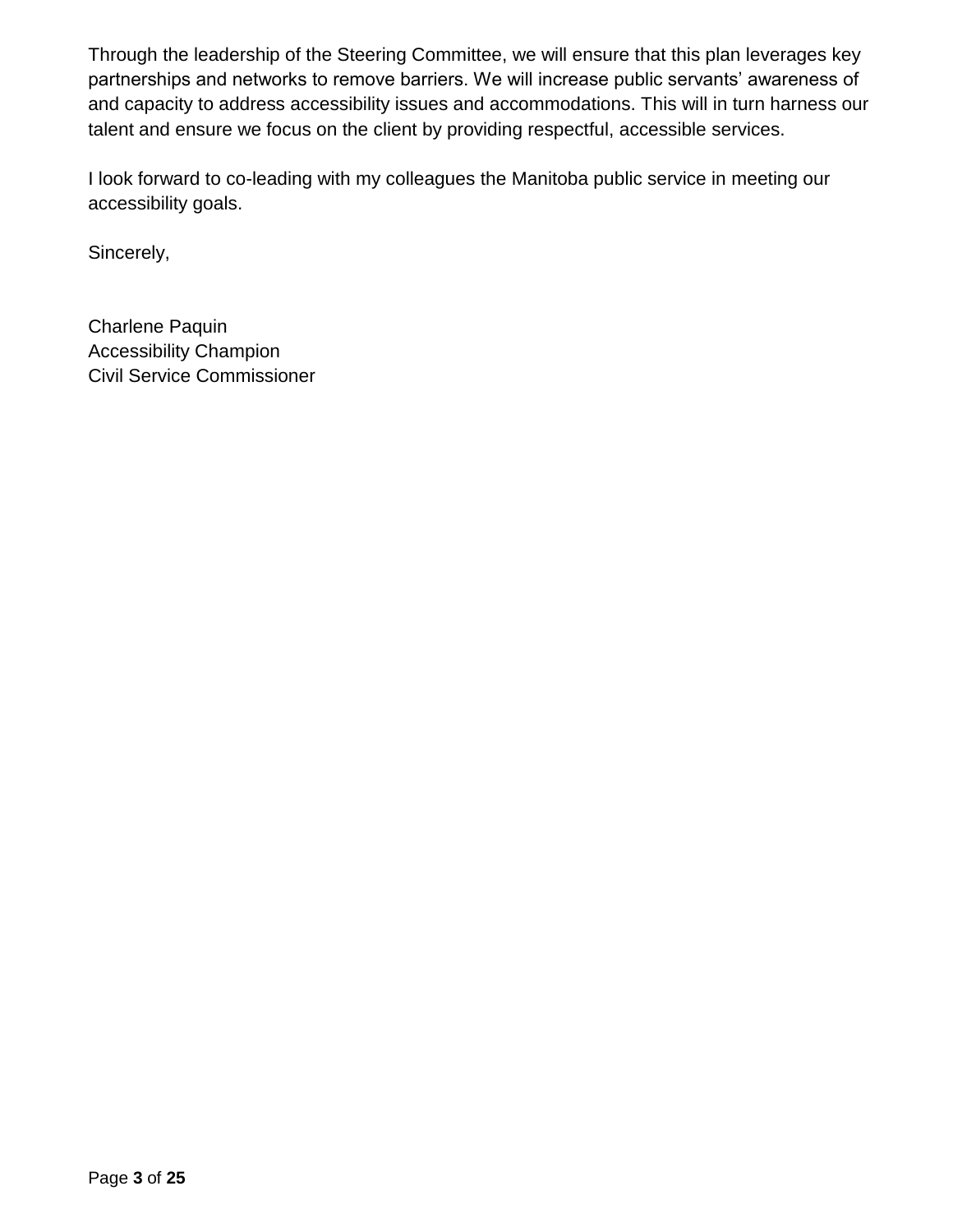#### **Manitoba Government Accessibility Plan (MGAP)**

## **Timeframe**

**Date of first approval:** September 2016 **Date updated:** December 2018 **Applicable timeframe:**  January 1, 2019 through December 31, 2020 (2019 and 2020) **Scope:**  MGAP applies to the Manitoba government

#### **Contact**

#### **Charlene Paquin**

Accessibility Champion for the Manitoba government, Civil Service Commissioner 935 – 155 Carlton Street Winnipeg, MB R3C 3H8 Phone: 204-945-2332 Manitoba Toll Free: 1-800-282-8069 ext. 2332 TDD/TTY: 204-945-1437 Email: accessibility@gov.mb.ca

#### **Governance**

**Manitoba Government Accessibility Steering Committee Members:** 

Fred Meier, Clerk of the Executive Council and Cabinet Secretary Charlene Paquin, Accessibility Champion and Civil Service Commissioner Jay Rodgers, Deputy Minister, Families and Director under The Accessibility for Manitobans Act Dave Dyson, Deputy Minister, Growth, Enterprise and Trade

 $\overline{\phantom{a}}$  , and the contract of the contract of the contract of the contract of the contract of the contract of the contract of the contract of the contract of the contract of the contract of the contract of the contrac

#### **Signatures:**

*Original signed by Original signed by*

Fred Meier Charlene Paquin Clerk of the Executive Council **Accessibility Champion** Cabinet Secretary Civil Service Commissioner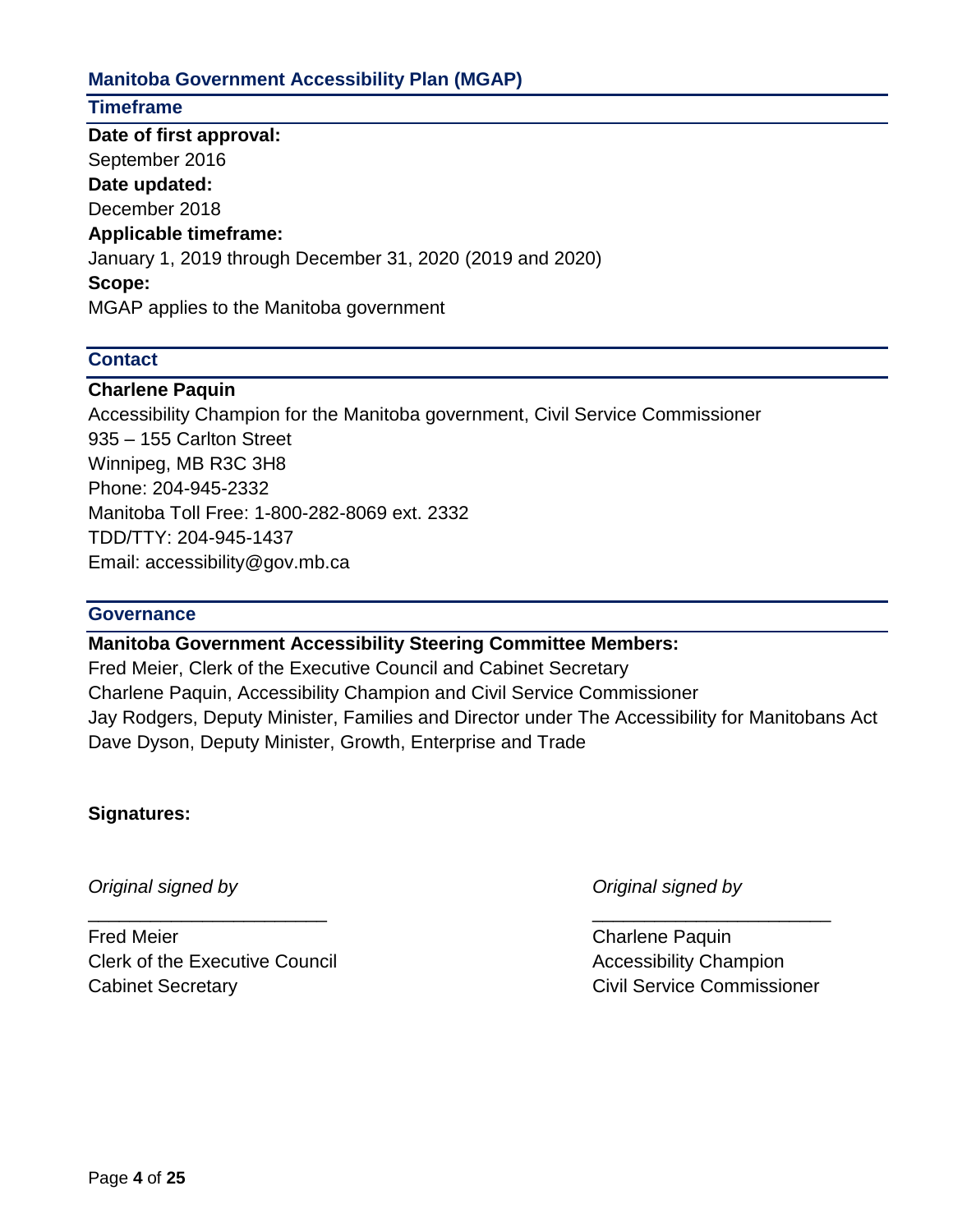#### **Statement of commitment**

The Manitoba government is committed to ensuring that all Manitobans can be full and effective participants in society. We are committed to inclusion and meeting the needs of people who face barriers in ways that maintain dignity and independence.

The principles of access, equality, equity, universal design and systemic responsibility guide our policies, programs, practices and services.

#### **Policies**

The Manitoba government relies on a range of policies that promote accessibility and help identify, remove and prevent barriers.

Government's policy to meet the requirements of the Customer Service Standard Regulation is the [Manitoba Government Accessible Customer Service Policy.](https://www.gov.mb.ca/asset_library/en/accessibility/accessible_customer_service_policy.pdf) This policy provides overarching direction on ensuring accessible provision of services to Manitobans.

The Civil Service Commission's [Principles & Policies for Managing Human Resources](https://www.gov.mb.ca/csc/policyman/index.html) has a variety of policies that are relevant to accessibility for Manitoba government employees, such as the Reasonable Accommodation Policy and the Barrier-Free Recruitment Policy.

The Manitoba government applies the Manitoba Building Code and Universal Design principles to all Manitoba government new buildings and upgrades / refreshes to current buildings. The [Manitoba Building Code](https://web2.gov.mb.ca/laws/regs/current/_pdf-regs.php?reg=31/2011) is a regulation that adopts applicable sections of the National Building Code.

The Manitoba government is committed to World Wide Web Consortium (W3C)'s Web Content Accessibility Guidelines (WCAG) 2.0, Level AA. This standard provides for greater accessibility of Manitoba government websites.

#### **Accessibility barriers**

The Accessibility for Manitobans Act states that:

For a person who has a physical, mental, intellectual or sensory disability, a barrier is anything that interacts with a disability in a way that may hinder a person's full and effective participation in society on an equal basis.

In seeking input for this MGAP, accessibility barriers have been identified that present us with opportunities to improve accessibility: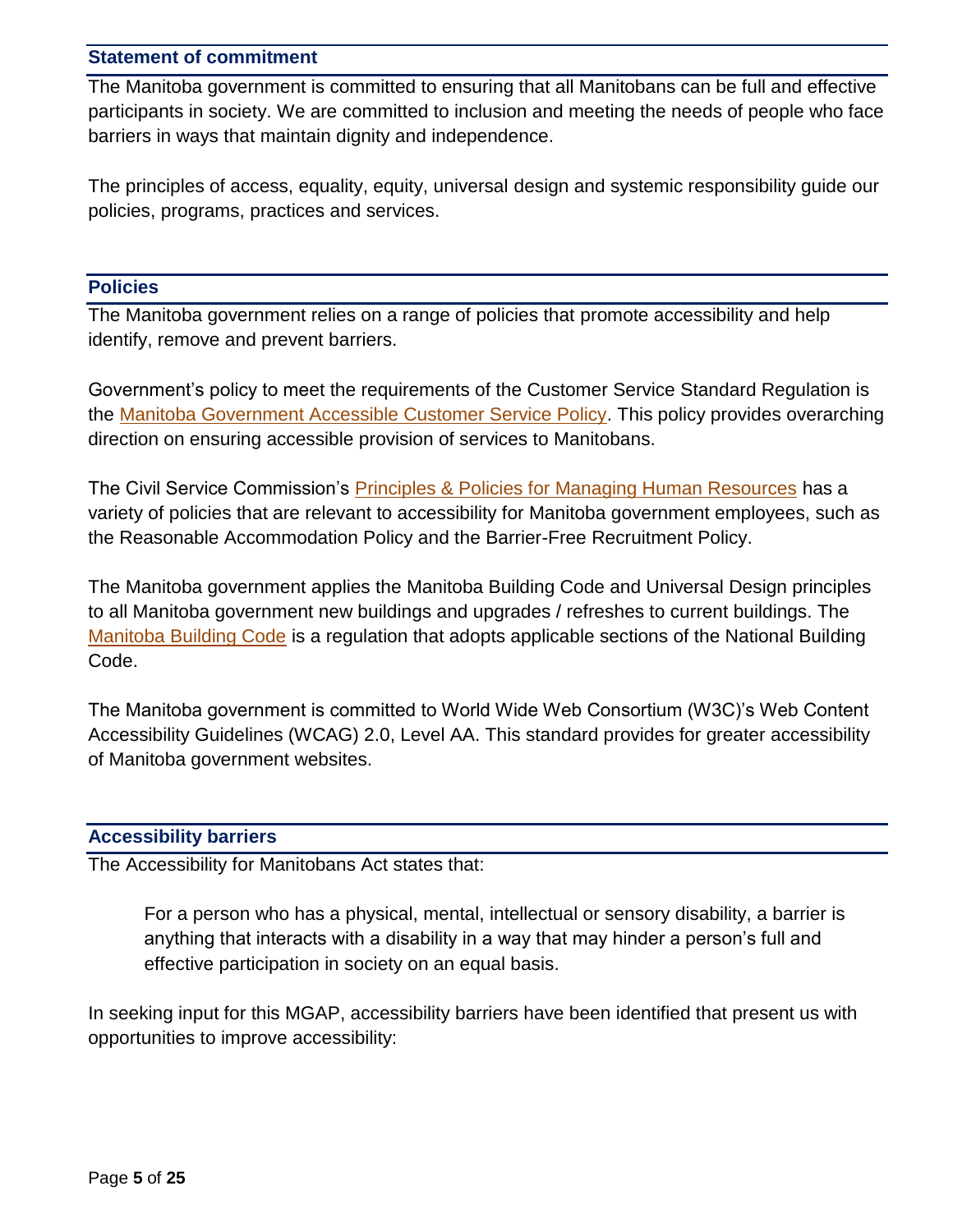## **Attitudinal:**

- There is a need to improve employee awareness of accessibility barriers, accessible services and accommodations and requirements under the AMA and its regulations.
- Departments need to supplement the centralized AMA training with discussion and training on department-specific issues and barriers.

#### **Information and communication, technological:**

- We need to ensure that Manitoba government digital documents are created with accessibility features, for example, using headings and captions to describe images, such as photographs, text boxes or charts.
- Government communications need to reflect inclusive language.
- Manitoba government public websites need to meet the website guidelines that the Manitoba government has set as its target.

#### **Physical:**

- The Manitoba government operates buildings and spaces across the province and not all of them are fully accessible. Access is especially challenging when spaces are located in older or historic buildings.
- We require greater consistency across the Manitoba government public service in providing reasonable accommodations to access public offices and buildings that are not fully accessible.

#### **Systemic:**

- There is a need to enhance mechanisms to ensure inclusion of people with intersectional identities, for example, Indigenous people with disabilities or newcomers with disabilities.
- Greater consistency is required in offering accommodations to access government services, information and public events.

While barriers exist, the Manitoba government is moving in the right direction. We are on track to meet our commitments in 2020 and make significant progress toward achieving accessibility by 2023.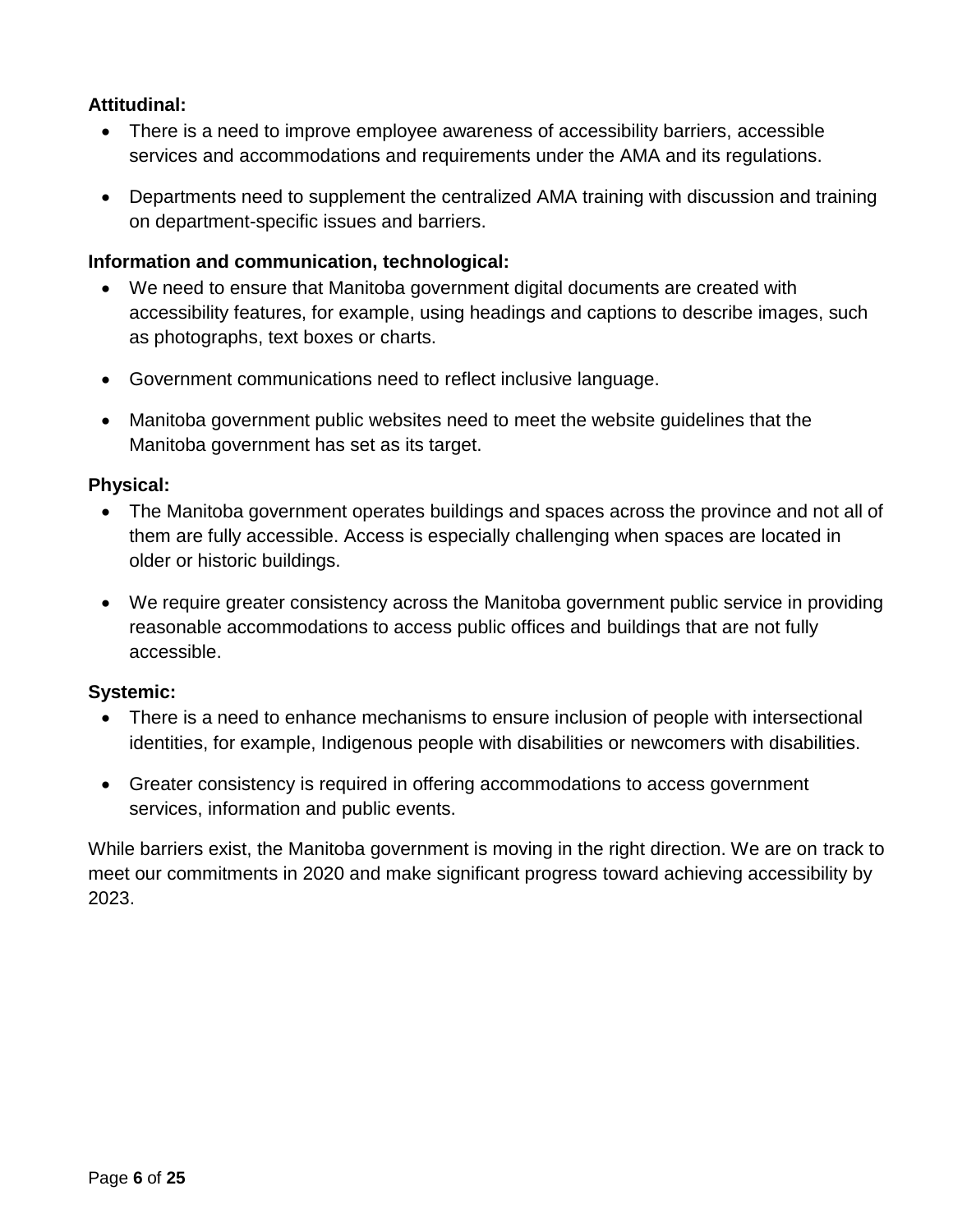#### **Achievements and continued efforts**

In the first accessibility plan, barriers and actions to address them were identified. In this section, we provide an update on the measures taken and in place to assess our policies, programs, services, and practices. We share related actions we will take going forward to continue to prevent and remove barriers.

## **1. Policies, resources, and employee training**

#### **1.1. Reviewing and updating policies and tools to support accessible operations**

In February 2018, we released our updated [Manitoba Government Accessible Customer Service](https://www.gov.mb.ca/asset_library/en/accessibility/accessible_customer_service_policy.pdf)  [Policy](https://www.gov.mb.ca/asset_library/en/accessibility/accessible_customer_service_policy.pdf) (MGACSP). This merged our 2008 Manitoba Policy on Access to Government Publications, Events, and Services and our 2016 Accessible Customer Service Policy. This streamlining of policies simplifies our approach to realizing our requirements under the Customer Service Standard Regulation. The MGACSP instructs the quality of interaction between government departments and people who face barriers when they access our information or services and participate in our events (including public meetings).

We are refreshing the Reasonable Accommodation Policy to include a supervisor guide and an employee guide. These guides will build on existing competencies of Manitoba public servants to improve their understanding of the process of requesting and providing workplace accommodations.

In September 2017, a gender and diversity analysis tool was launched. The Manitoba Status of Women Secretariat and the Civil Service Commission led public service partners in co-creating this self-directed learning resource. Through a variety of access points, Manitoba government employees can locate information on developing policy and programs through different lenses, including the perspective of people with disabilities. Links to the AMA are included in this resource.

Going forward: The Civil Service Commission (CSC), which encompasses internal human resource services experts, will continue to review and update human resource policies, programs, guidelines and information resources as best and promising practices, as well as evidence-based research emerge to direct changes. This work will be ongoing.

In early 2019, a revised corporate accessibility toolkit will be available to all Manitoba government public servants. The improved toolkit will include checklists and templates to advise the public when accessibility features are unavailable, guidelines for communicating in ways to meet the needs of persons facing barriers, and an updated list of support services available in Manitoba. These resources will help employees better identify, prevent and remove barriers.

We will seek mechanisms to promote the use of the gender and diversity tool, including incorporating it in policy and program development guides and in submissions seeking central government approval.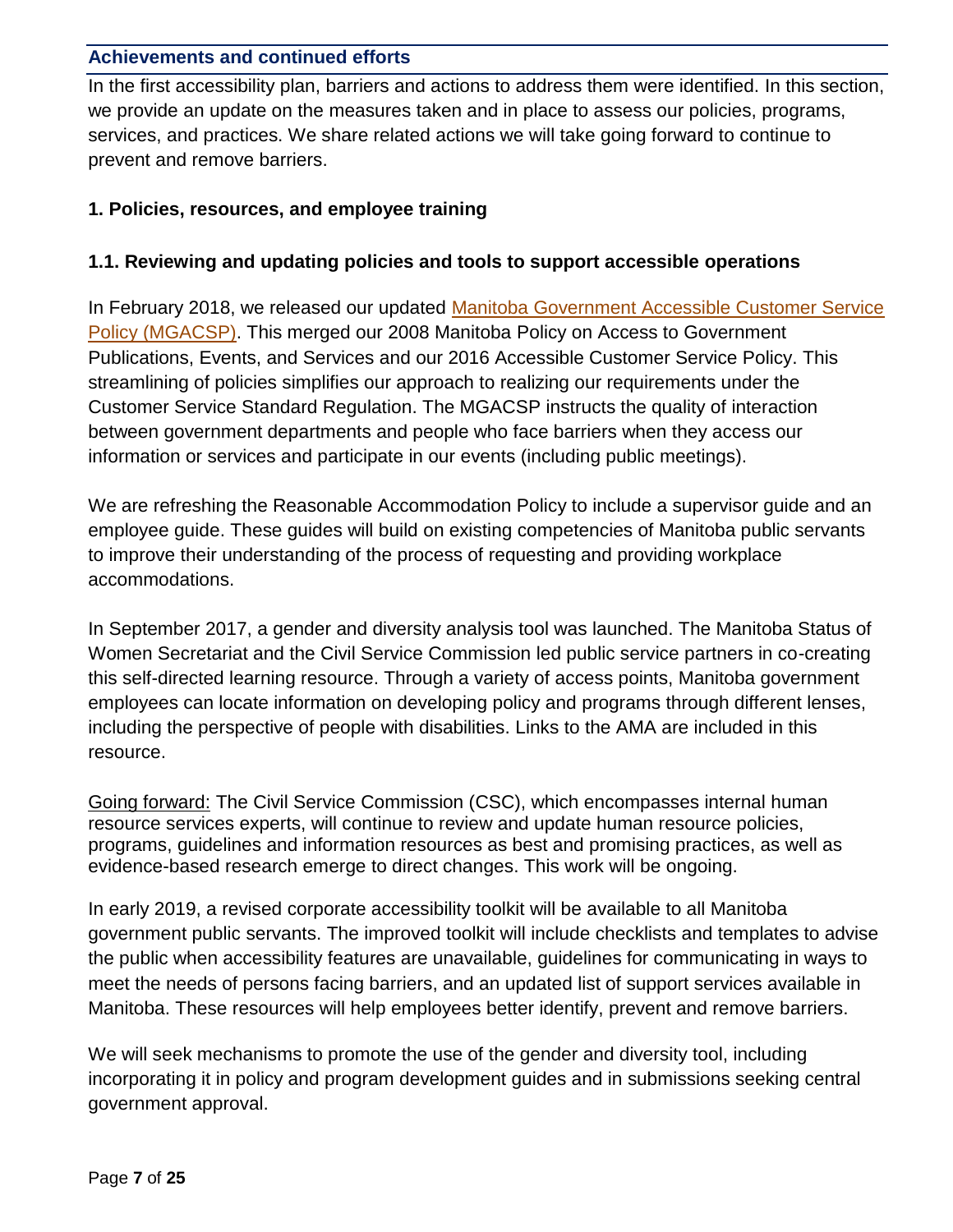We will review our diversity and inclusion training material to enhance the focus on intersectionality.

Lead: Civil Service Commission

Associated timelines: Early 2019 (accessibility toolkit); ongoing (gender and diversity tool; diversity and inclusion training)

# **1.2. Accessibility Champion and supports**

The Manitoba government's Accessibility Champion will provide leadership and support to executive and senior managers in understanding and achieving accessibility, and engage employees in increasing awareness about providing accessible services. The champion will also encourage departments in achieving goals identified in this plan.

Each department has designated employees to participate on a network of the Department Accessibility Coordinators (DACs). These coordinators support management in a variety of ways to enhance awareness of accessible services and implement the requirements of the AMA and related standards (regulations). For example:

- DACs support their colleagues to respond effectively and efficiently to public requests for information and services in alternate formats.
- The DAC from the Department of Sustainable Development led a training session on requirements under the AMA. All administrative front-line employees – approximately 150 employees – attended the session.

Other efforts demonstrate improved accessibility in customer service and accessible operations, such as:

- The Manitoba government held the first ever fully accessible budget consultation process in October 2017. Budget consultation in 2018 also provided an access offer.
- "Access Offer" (also called an "Active Offer") signs and posters are widely distributed and posted throughout Manitoba government service areas. This helps remind public servants that they have the responsibility to deliver accessible services and ensures that members of the public are aware of their right to reasonable accommodation in the receipt of our services.

Going forward: Starting in 2019, the Manitoba government will increase employee awareness of accessibility barriers and accommodations, by promoting the use of resources and tools. Please refer to the section titled **Advancing new initiatives** on page 20 for more information on leaders' roles in improving awareness.

The Manitoba government will further promote the use and understanding of the "Access Offer" statement on public documents, in reception areas and for public meetings.

Leads: Department Accessibility Coordinators (DACs)

Associated timelines: Starting in 2019, ongoing

Page **8** of **25**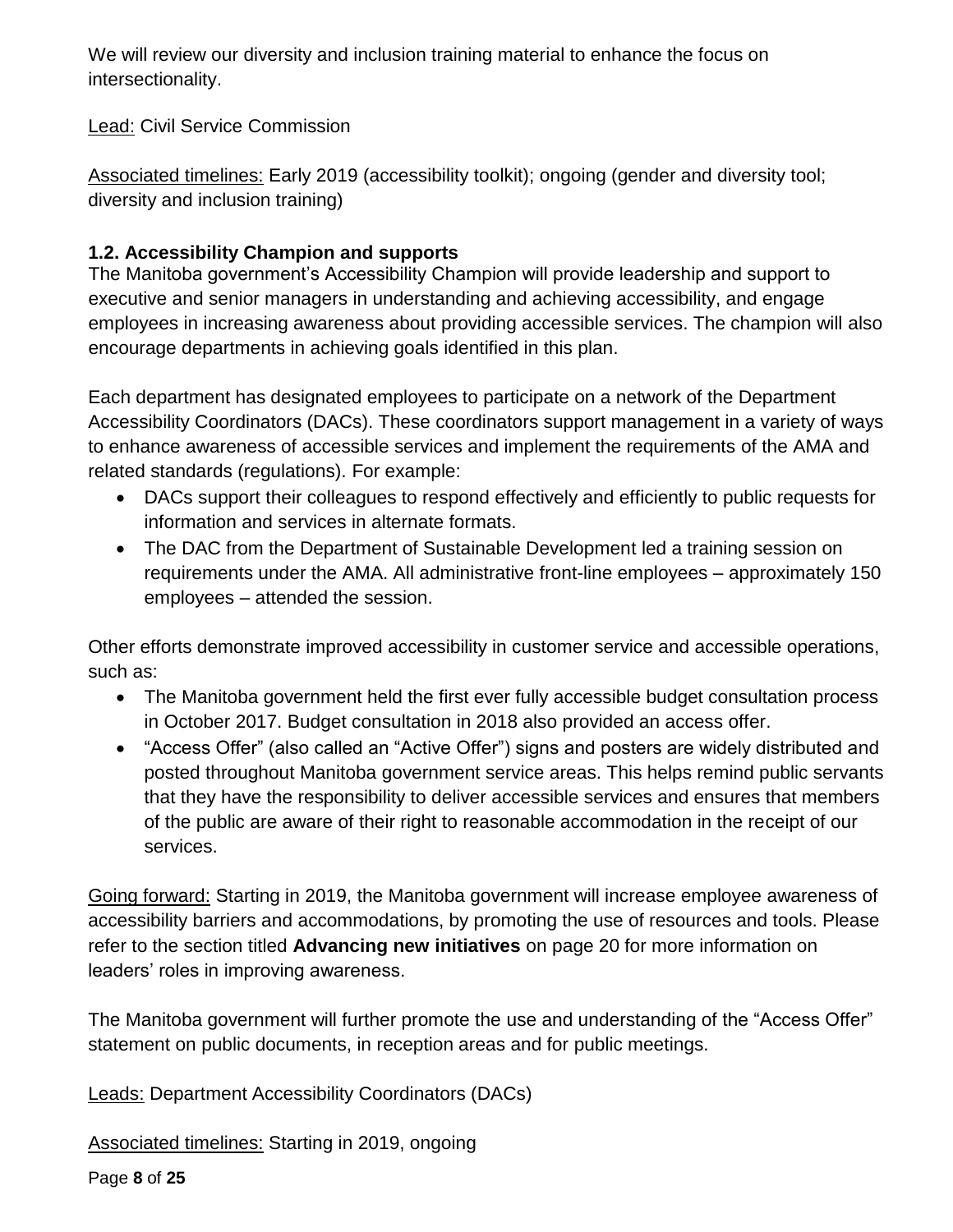## **1.3. Training**

The CSC developed an online course on the AMA and the provision of accessible customer service. All Manitoba government employees are required to take this course.

As of October 31, 2018, 61 per cent of all active Manitoba government employees had completed the course.

The CSC updated the Corporate Orientation and the Diversity and Inclusion at Work online course to include references to the AMA.

Departments reported that they have supplemented this mandatory training with their own education and awareness efforts. Highlights include:

- Agriculture and Growth, Enterprise and Trade both held training sessions on how to create accessible documents.
- Agriculture presented on the AMA at a public conference, providing information and outreach to 59 rural organizations that host fairs, festivals and activities.
- Families held workshops for employees, providing demonstrations by two persons with disabilities using assistive technology.
- Sustainable Development hosted a webinar session on accessibility barriers and encouraged employees to view an informational video on service animals.
- Finance employees participated in a procurement and accessibility seminar.

Going forward: More work is required to ensure full compliance with the training requirement under the Customer Service Standard Regulation. The Manitoba government will introduce measures to ensure that all staff complete the mandatory training by December 31, 2019.

Additional information on providing accessible customer service will be available to all employees in early 2019 in the new accessibility toolkit.

As we introduce new accessibility standards, including the Accessible Employment Standard Regulation in early 2019, we will update our training material and resources including new training to develop employees' technical skills in creating accessible digital documents. We will also develop a suite of easy-to-use tools and resources (e.g. handbooks, checklists and fact sheets) to assist Manitoba employers to achieve compliance with the Accessible Employment Standard.

Lead: Civil Service Commission (internal training); Disabilities Issues Office (DIO) (development of tools and resources)

Associated timelines: December 31, 2019 (internal training); early 2019 (development of tools and resources)

# **2. Accessibility operations and practices**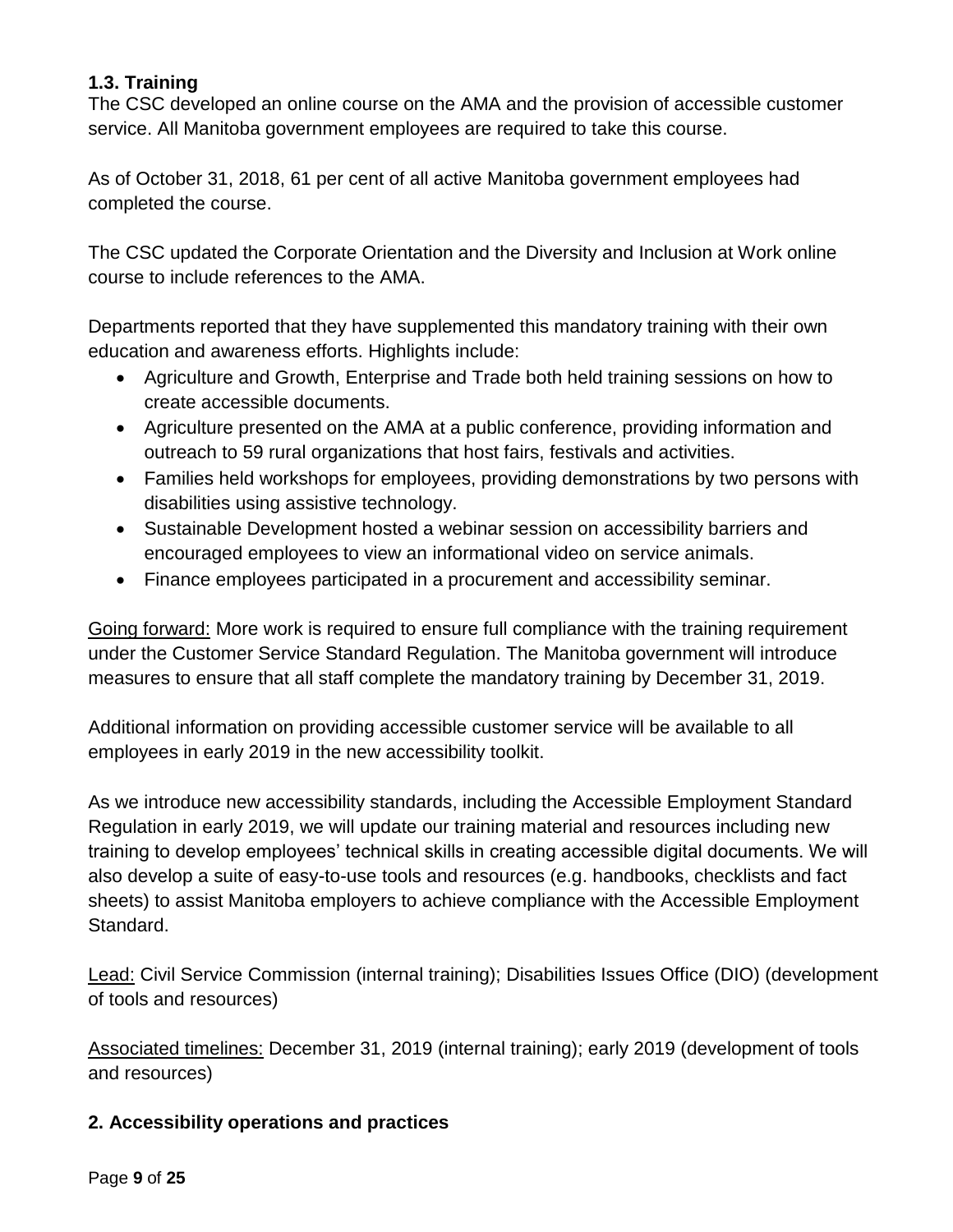#### **2.1 Establishing a feedback process, Manitoba Government Inquiry practices**

Communications Services Manitoba (CSM), in collaboration with department leads, established an accessibility feedback process through the **Accessible Government Services** link to Manitoba [Government Inquiry](https://www.gov.mb.ca/contact/) (MGI).

An "accessibility" link to the Accessible Government Services page is provided at the bottom of every page of Manitoba government websites. Anyone can report accessibility issues they had when participating in Manitoba government programs and services. The goal is to achieve efficient and timely resolution of concerns.

MGI may assist persons with disabilities to locate the appropriate office, building or service to accommodate their needs. MGI maintains a database of information to answer questions that come in multiple formats: calls, emails, online chats and tweets. MGI staff may assist the public in filling out forms or navigating a website. If an inquiry requires more detailed, specific information, MGI redirects the request to the area that can provide a response. MGI also serves as the government's main switchboard.

MGI uses various resources, such as the online phone book, to answer questions from the public about which buildings are accessible; it also maintains and updates the online phone book in partnership with Manitoba government employees.

Going forward: We will continue to promote and expand the use of our feedback processes, to make it clear to Manitobans that we welcome feedback on the accessibility of our programs and services.

The Manitoba government will ensure that MGI continues to provide accessibility information to the public and will track accessibility requests.

Leads: Communications Services Manitoba

Associated timelines: December 31, 2020

#### **2.2 Accessible administration**

In 2017, an initial review of the General Manual of Administration (GMA) verified that the manual's provisions did not conflict with accessibility efforts.

Going forward: The Manitoba government's Treasury Board Secretariat has initiated another, more comprehensive review of the GMA with a targeted completion date of February 2019. In this review, an accessibility lens will be used to ensure that the manual continues to align with accessibility efforts.

Lead: Treasury Board Secretariat

Associated timelines: February 2019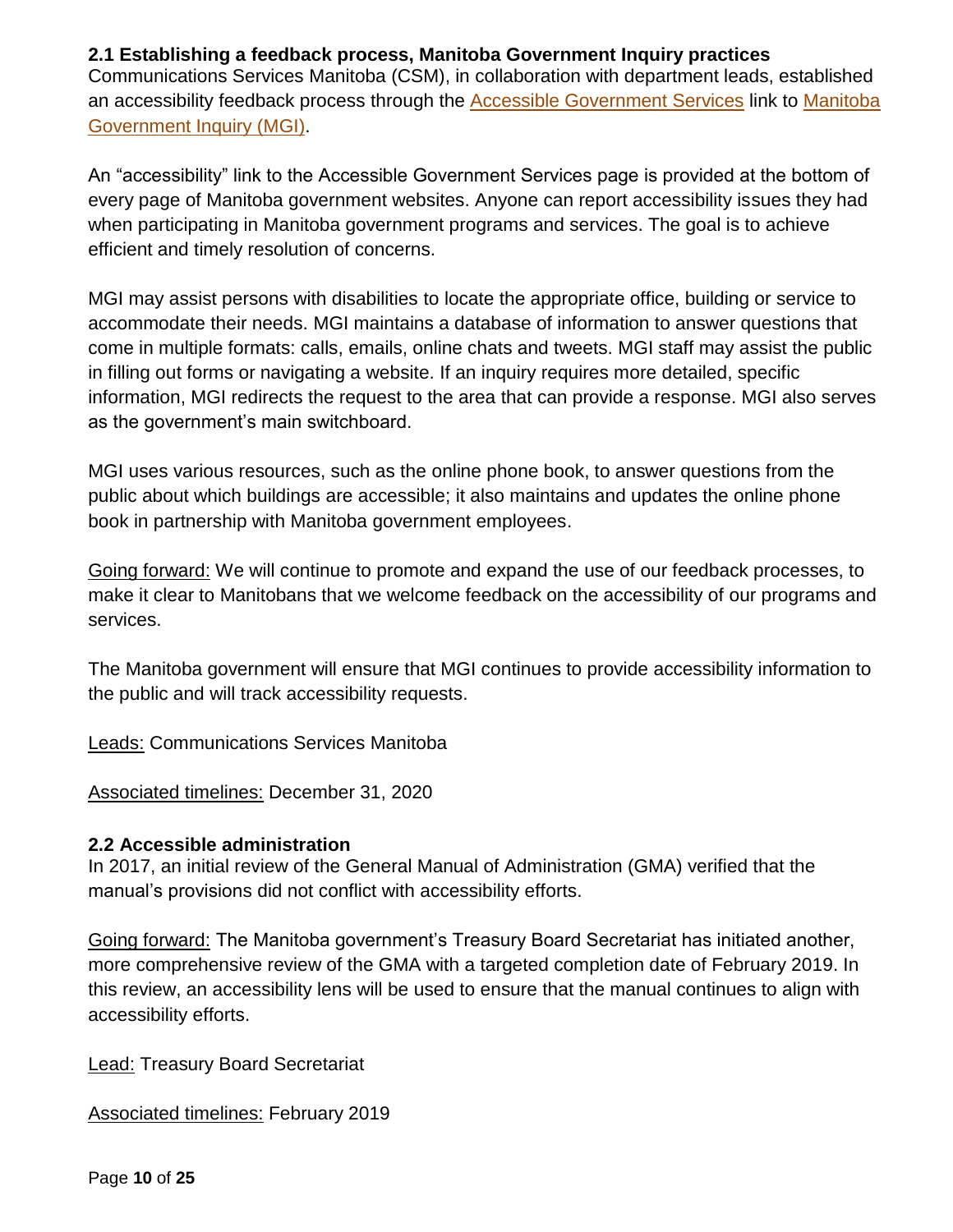## **2.3 Procurement practices**

The Sustainable Procurement Manitoba Working Group (Working Group) includes public purchasers who support sustainable procurement in Manitoba. The Manitoba government is a member through various departments, including Manitoba Finance's Procurement Services Branch. Membership includes public sector organizations from Crown corporations, local governments, school divisions and colleges.

The Working Group supports sustainable procurement practices across public sector organizations. In 2016, the Working Group added accessibility considerations into its procurement activities and its [web-based tool,](http://manitobasustainableprocurement.com/) which provides practical knowledge and guidance to public purchasers.

One new tool added to the website in 2017 was a [Procurement Checklist to Support](http://www.manitobasustainableprocurement.com/node/383)  [Accessibility.](http://www.manitobasustainableprocurement.com/node/383) The checklist provides accessibility considerations for procuring goods and services, for identifying scope of work and tendering, for request for proposal documents and for the built environment.

A number of areas included accessibility in procurement and grant funding processes:

- CSM requests in its procurement that all public communications and print items, websites and other materials meet international guidelines for web accessibility (WCAG 2.0 Level AA).
- In a 2018 Request for Expressions of Interest, the Housing Division of Manitoba Families included an accessible and visitable component for the Redevelopment of Manitoba Housing land at Mayfair and River Avenue in Winnipeg.
- In the 2017/18 intake of applications for project funding from Community Development Programs, Municipal Relations included special consideration for accessibility and reducing barriers.

Going forward: The Manitoba government will continue to support the Working Group in maintaining its sustainable procurement website. This will ensure that our partners can add new accessibility information to the [Goods and Services](http://www.manitobasustainableprocurement.com/node/20) procurement website. Public purchasers will be informed of accessibility related issues to consider when procuring specific goods and services, such as apparel, marketing and communications, or electronics.

Please refer to the section called **Advancing new initiatives** on page 20 for more information on procurement.

Lead: Procurement Services Branch in Finance

Associated timelines: Ongoing

# **2.4. Review of accommodation resources management**

Through a Treasury Board Secretariat review, the Manitoba government found that departments have been managing the costs associated with providing accommodations for employees with disabilities from within their own budgets.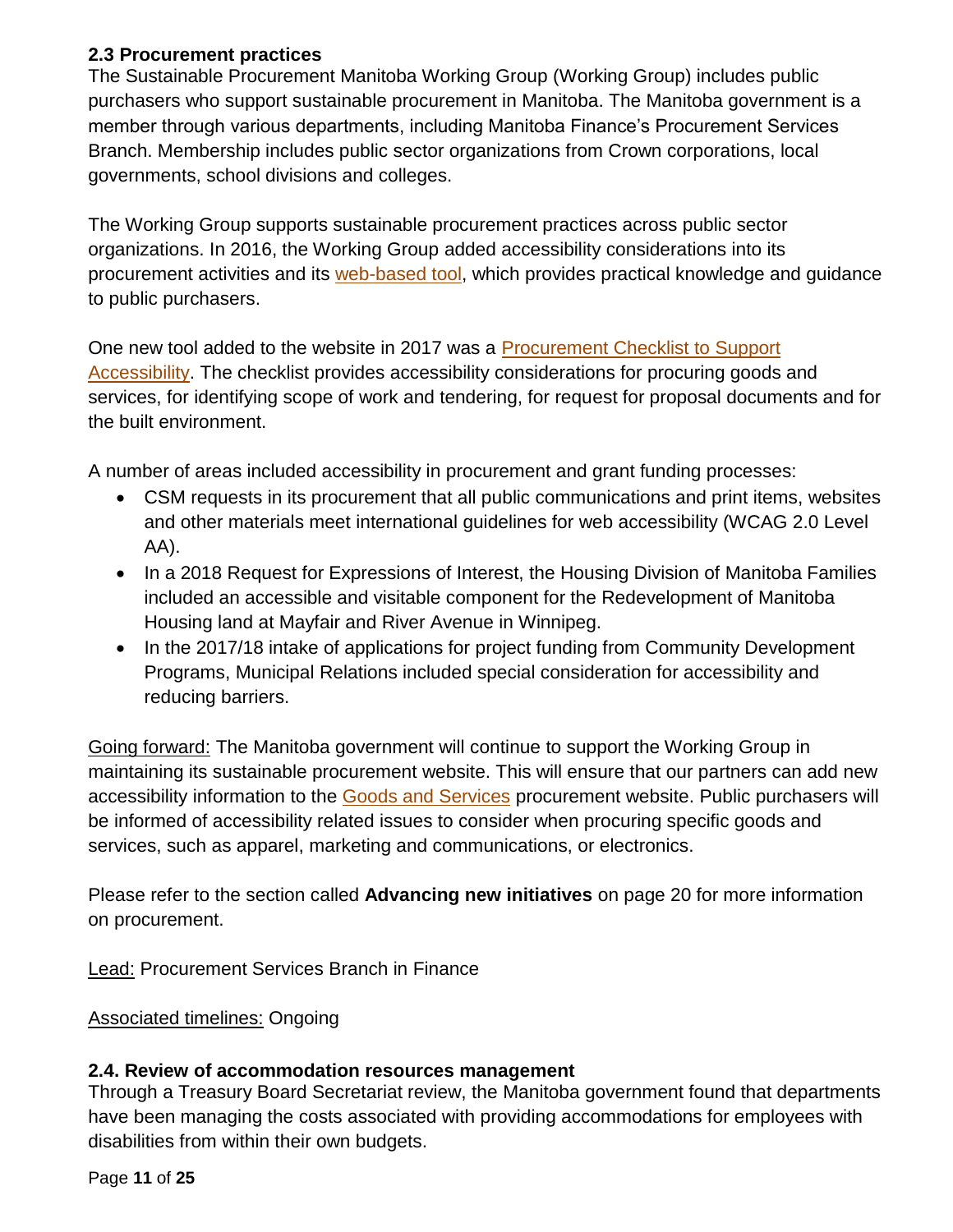This item is completed.

## **2.5. Removing barriers**

Departments have been proactively identifying and removing barriers and increasing accessibility for the public and for employees.

For example, Manitoba Finance removed the use of italics in its templates for Annual Reports and Supplementary Information Legislative Reviews, removing communication barriers and improving accessibility of Manitoba government information. Finance also lowered desks in some service and reception areas to improve access to services.

In 2017, as part of the Department of Sustainable Development's provincial park improvements, Birds Hill Park Beach introduced an accessible "matted" pathway from the concrete sidewalk over the beach to the water's edge. In August 2018, St. Malo Provincial Park became the second provincial beach in Manitoba to incorporate a non-slip, portable, roll-out pathway to the water.

Manitoba Education and Training supported and promoted the employment of people with disabilities by providing special accommodations for Apprenticeship Manitoba clients with disabilities as they took their exams, including time extensions, using an interpreter or a reader, private sitting, modified exam format or use of other adaptive devices.

The Manitoba Women's Advisory Council released a report March 8, 2018 entitled ["The Status](https://www.gov.mb.ca/msw/mwac/index.html)  [of Manitoba Women,](https://www.gov.mb.ca/msw/mwac/index.html)" which highlighted the lack of data regarding women in with disabilities in a number of areas including education, health and violence against women. On April 20, 2018, Manitoba Status of Women Secretariat held a roundtable with women with disabilities at the Independent Living Resource Centre to discuss barriers to supporting survivors of sexual violence.

Manitoba Housing promoted visitable<sup>1</sup> and accessible housing design through various programs and initiatives. Of land that is currently under development for Bridgwater Lakes and Bridgwater Trails residential neighbourhoods, 50 per cent of the lots are graded for basic accessible housing.

Going forward: The Manitoba government will continue to improve the accessibility of spaces and equipment and, in particular, will align with efforts in support of the Transformation Strategy. For example, Manitoba Justice will implement videoconferencing as a boardroom upgrade that adds an accessibility option, allowing people to not have to travel to the Consumer Protection Division offices for hearings.

 $\overline{a}$ 

<sup>1</sup> "Visitable Housing" is the concept of designing and building homes with basic accessibility. Visitable homes provide no step access on the main level, wider doorways and hallways, and an accessible washroom on the main floor. Visitable housing does not mean fully accessible. Accessible housing means move-in ready for a person with a disability, whereas visitable housing offers a convenient home for residents and a welcoming environment for visitors of all ages and mobility.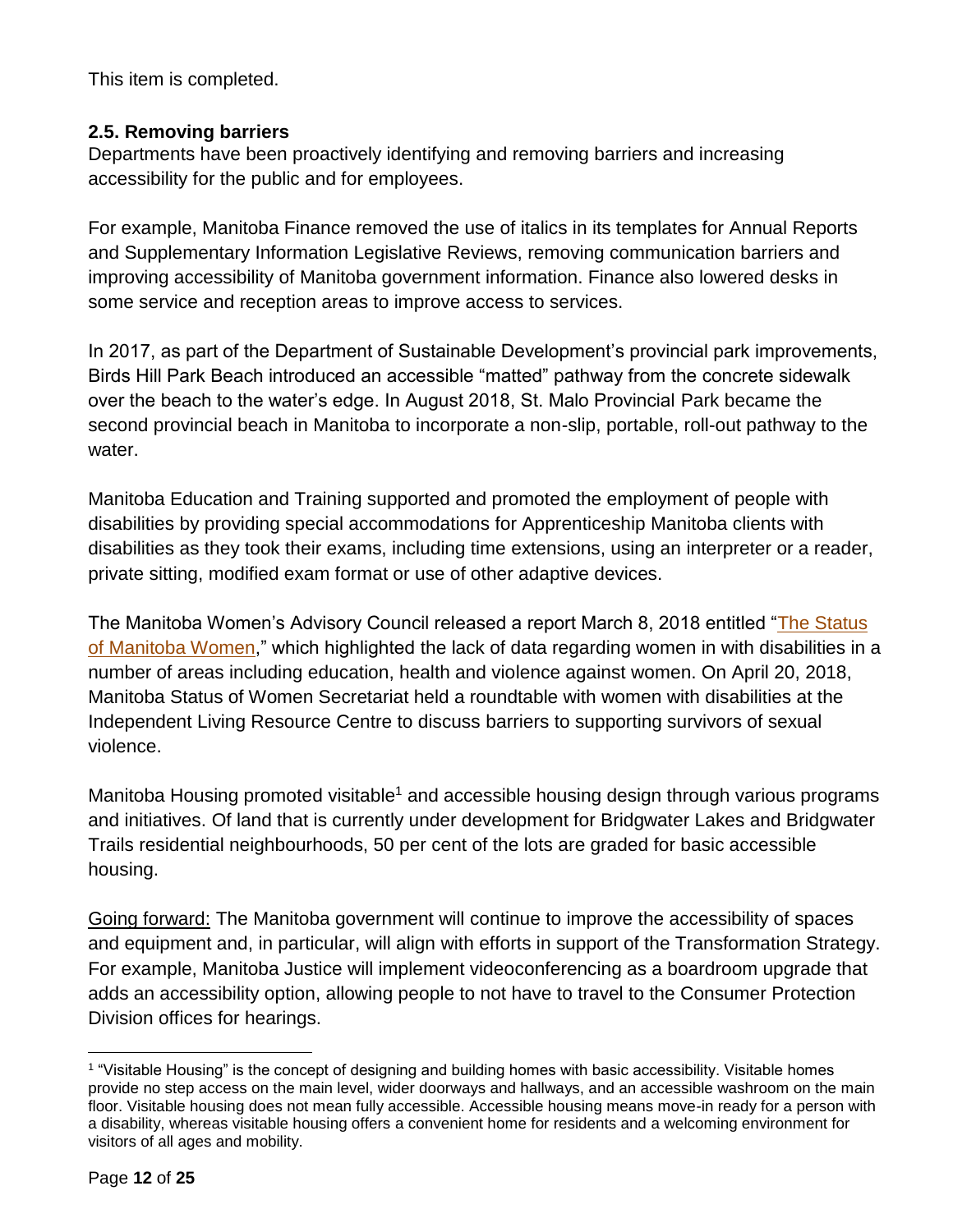The Residential Tenancies Board received funding to install smart TVs and associated equipment in hearing rooms located in Winnipeg, Brandon and in the Thompson office. This improvement is expected to improve accessibility:

- By allowing landlords/tenants/witnesses to participate in hearings and mediations, who may have a disability that prevents them from attending a hearing or mediation in person.
- By displaying evidence (photos, documents, etc.) on a large TV monitor, rather than parties having to gather around a small laptop monitor.

The Manitoba Status of Women Secretariat will continue to collaborate with women with disabilities, including women in the Deaf community to ensure prevention and intervention initiatives are inclusive.

Manitoba Housing will continue to promote visitable and accessible housing in new housing development and in upgraded public housing rental units. Examples include:

- In Gimli, Manitoba Housing committed to develop 40 seniors housing units with a basic accessibility component.
- Bridgwater Trails will contain 1,000 units of rental housing units built to visitable standards.
- Bridgwater Forest will include approximately 40 single family homes and over 200 multifamily housing units, both to visitable standards.

The Manitoba government as a whole will also engage Department Accessibility Coordinators to assess how to improve accessibility in areas that serve the public, including by considering diverse disabilities such as those affecting sight, hearing, wayfinding, $2$  mental health, pain management, chemical sensitivity and the size of an individual.

Two research projects will be conducted by the Department of Families, one focusing on accessibility of single family housing and the other on ways in which government can improve how it provides assistive devices and supplies to Manitobans with disabilities.

Leads: Justice (videoconferencing, smart TVs and equipment); Manitoba Status of Women (collaborating with women with disabilities); Families (visitable and accessible housing; research projects); all departments (accessible customer service);

# Associated timelines: Ongoing

# **3. Employment of persons with disabilities**

 $\overline{a}$ <sup>2</sup> Wayfinding can be defined as spatial problem solving. It is knowing where you are in a building or an environment, knowing where your desired location is and knowing how to get there from your present location. Wayfinding systems guide people through a physical environment and enhance their understanding and experience of the space.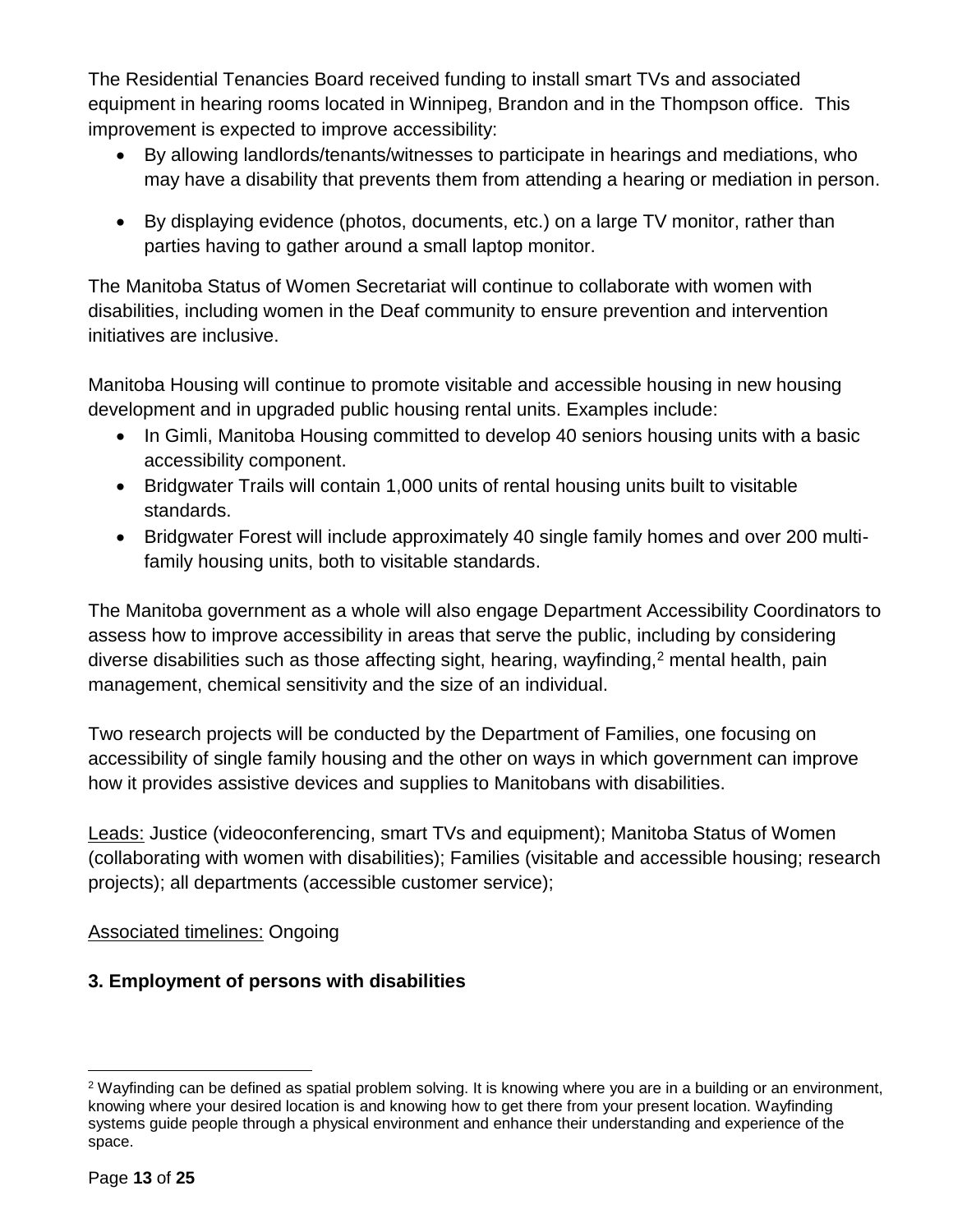#### **3.1 Employer awareness of accessibility issues**

The Manitoba government enhances employer awareness through a variety of special proclamations and celebrations. These events highlight the responsibility of employers to improve accessibility for their employees and for their customers.

The Manitoba government proclaims one week every June as Access Awareness Week and hosts learning events to celebrate and advance awareness. For example, in 2018, the Manitoba government presented on its accessibility and inclusion efforts at an international round table on disability in the Francophone context. Manitoba government also held a free symposium targeting businesses and organizations in advance of their November 2018 deadline to comply with the Customer Service Standard Regulation.

Manitoba proclaims each October as Disability Employment Awareness Month (DEAM). In Winnipeg, DEAM is anchored by the employabilityExpo, bringing together employers, people with disabilities and service providers to promote employment of people with disabilities. The Manitoba government has provided funding to the Manitoba Tourism Education Council to support the employabilityExpo.

Departments marked these occasions with their own events. For example, the CSC promoted attendance at a digital accessibility webinar to celebrate the 2018 DEAM. Sustainable Development hosted a webinar during Access Awareness Week, with a focus on the Customer Service Standard Regulation and the Accessible Employment Standard Regulation for inclusion in the workplace.

Going forward: As requirements related to the Accessible Employment Standard Regulation come into effect, we will strategically use these special events and innovative initiatives to highlight the benefits of employment of people with disabilities. This work will be ongoing.

Leads: Departments of Families (DIO); Growth, Enterprise and Trade; Education and Training

Associated timelines: Ongoing annually in June and October

## **4. The Manitoba government as an employer**

#### **4.1. Access Offer and accommodations**

Government includes the "Access Offer" in all steps in the recruitment and hiring process, including invitations to job interviews, assessments and employment letters of offer.

We also updated the Employee Orientation Checklist to require supervisors to discuss accommodation needs with new employees. Supervisors review the Reasonable Accommodation Policy with new employees.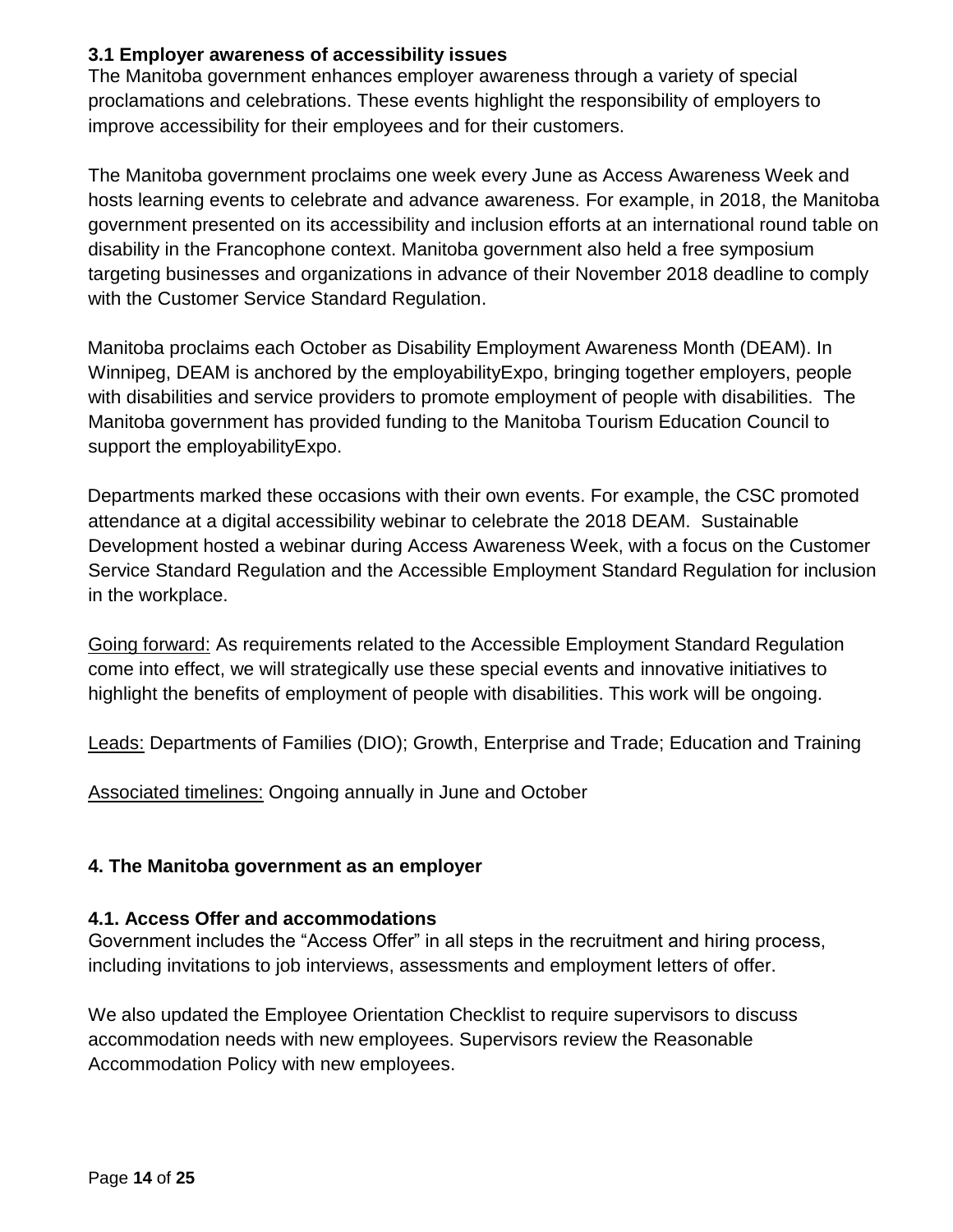The Employee Orientation Checklist now reflects the soon-to-be established requirement for emergency and evacuation plans for employees who require accommodations, under the Accessible Employment Regulation.

Human Resource Consultants are available to provide ongoing training, education and consultation to management on accessibility needs for employees. This helps supervisors to understand their responsibilities to provide an active offer of accommodation.

Going forward: The new Accessible Employment Standard Regulation will come into effect for government before other sectors, targeted for early 2020. The Manitoba Government is committed to being a leader in accessible employment. We will develop employer handbooks, checklists, fact sheets and other tools and resources to ensure that government is fully compliant 12 months after the standard is passed. These tools and resources will also assist other sectors meet compliance requirements in 2021 and 2022.

Human resource policies, programs, guidelines and information resources in support of the new accessibility standard for employment will be reviewed. The goal is to remove barriers throughout recruitment, retention and promotion processes, as well as in learning and development opportunities.

We will compile an Assistive Technology Resource Catalogue for managers and supervisors that highlights the array of devices available to meet the needs of employees who request accommodations. This resource will be completed in 2019.

On an ongoing basis, our internal information and communications technology service provider will work with departments to select technologies that are compatible with the government technical environment. They will source appropriate technologies to meet public servants' needs by working with the appropriate business units and experts to define requirements.

Leads: Civil Service Commission (review accommodation policy and Assistive Technology Resource Catalogue); Business Transformation and Technology (select compatible technologies)

Associated timelines: Early 2020 (review policies); 2019 (Assistive Technology Resource Catalogue)

## **4.2. Diversity and Inclusion Strategy**

We have taken steps to improve awareness of workplace accessibility within our organization. Our Diversity and Inclusion Strategy's vision is to achieve an exemplary public service that is inclusive and reflective of the population it serves.

The strategy's primary objectives are:

1. To recruit from a diverse, qualified group of potential applicants to build a representative workforce, at all levels of the organization.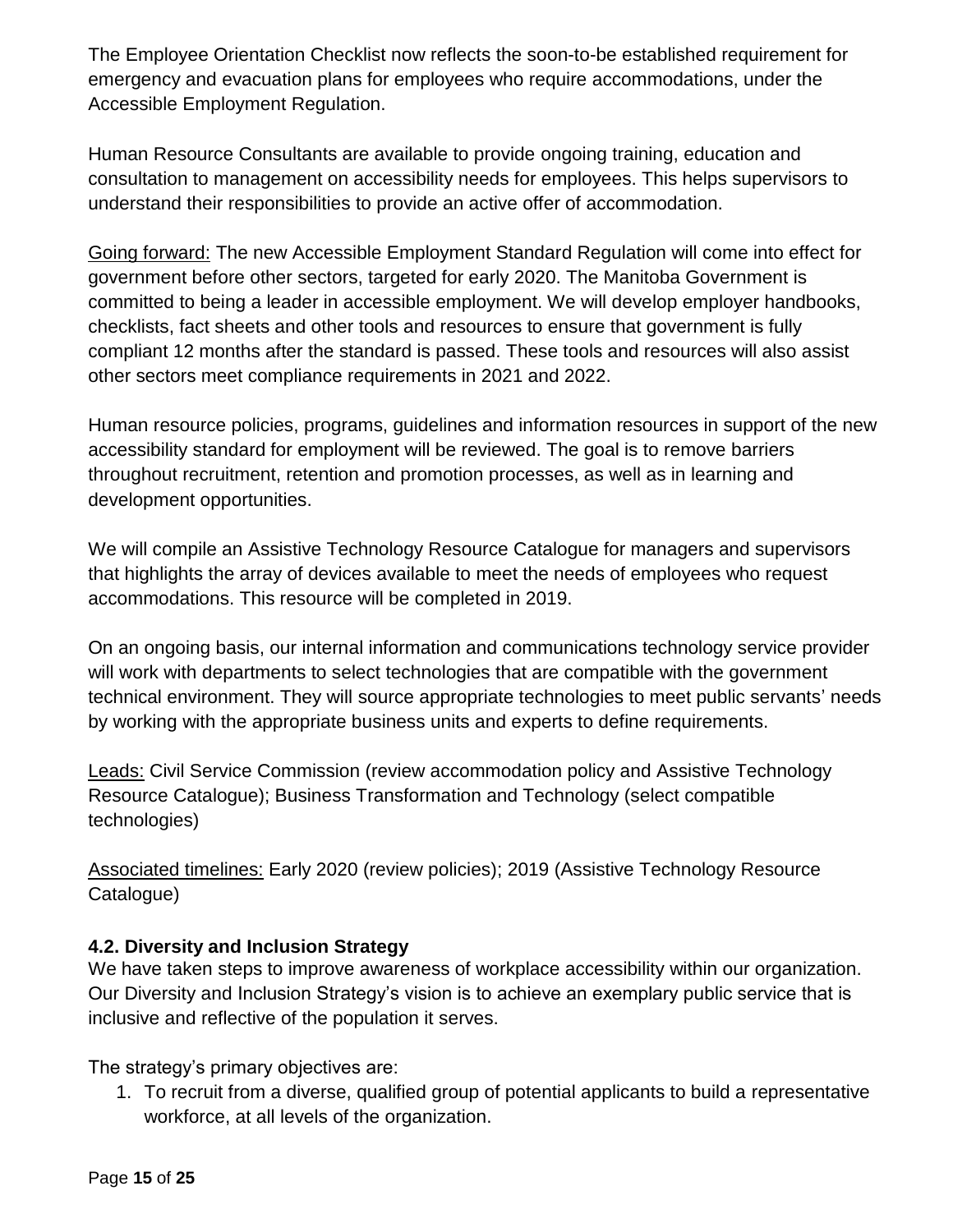- 2. To identify and remove employment barriers to enable the full participation of all employees.
- 3. To cultivate a culture that motivates individuals to contribute to their full potential and build a career with a high-performing Manitoba government.

Going forward: Government will continue to strive toward a public service that reflects the diversity in Manitoba's population. With the new Accessible Employment Standard, the Accessibility Champion will further promote inclusion within our workplaces so that they are increasingly welcoming of diversity, including persons with disabilities.

Leads: Civil Service Commission; all departments

#### Associated timelines: Ongoing

## **4.3. Employee learning and support**

The Civil Servants with Abilities Network (CSWAN) is a volunteer network of employees with visible or invisible disabilities, their supervisors and any public servants interested in supporting and mentoring the career goals, professional development and social inclusion of employees with disabilities. CSWAN significantly increased its membership from 60 employees in 2016/17 to 230 employees in 2017/18.

With support from the CSC, CSWAN encourages the full inclusion and professional development of employees with disabilities and hosts learning activities, including workshops, discussion forums and seminars, as well as networking and social events to support inclusion. For example, in 2018, CSWAN in collaboration with the CSC coordinated a learning event entitled "Workplace Accessibility and You! How The Accessibility for Manitobans Act (AMA) Affects Our Work" to celebrate International Day for Persons with Disabilities.

Some departments have piloted their own unique accessibility opportunities. For instance, Growth, Enterprise and Trade is working to enhance employment access internally by developing the in-House Opportunity Placement (iHOP). This innovative initiative will offer department staff an opportunity to sit on the department's Accessibility Working Group to develop a plan to promote accessibility in the workplace, events and materials, as well as other opportunities to heighten awareness and increase the ability to identify barriers to access.

Going forward: We will seek and promote successful opportunities to support employee learning and awareness of reasonable accommodation and accessibility. Please see the section **Advancing new initiatives** on page 20 for more information on improving awareness and supporting diversity and inclusion in the Manitoba government.

Leads: Civil Service Commission; all departments

Associated timelines: Ongoing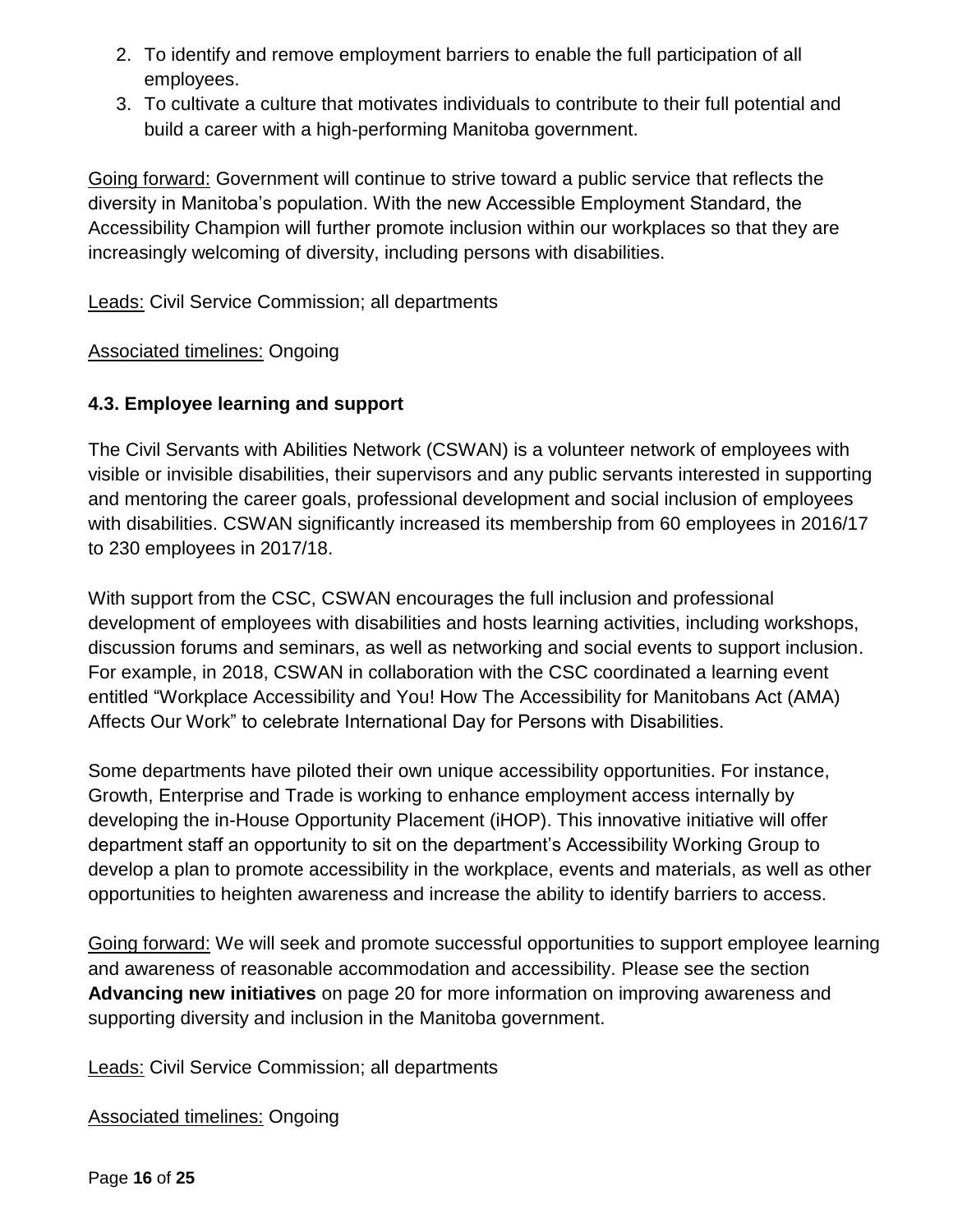## **5. Information and communications actions**

## **5.1. Writing style guide**

The Manitoba government added a new section on web accessibility to the "Communications Services Manitoba Writing Style Guide" to provide advice to employees on drafting written material for the public. The guide includes information on using bias-free language.

Going forward: We will update this resource with additional information to support the accessibility of all communications as new accessibility standards become law.

Leads: Communications Services Manitoba

Associated timelines: In advance of new accessibility standards coming into force

## **5.2. Website policies and audits**

The Manitoba government's goal is to adhere to the World Wide Web Consortium (W3C)'s Web Content Accessibility Guidelines (WCAG) 2.0, Level AA. Although departments are responsible for their own web content, there are multiple avenues for employees to ensure that the Manitoba government meets this standard.

- An upgrade to Microsoft Office 2016 provides employees with an accessibility checker, a built-in resource for staff to create accessible documents.
- In October 2016, a new team of departmental web coordinators formed WebHQ and launched online resources for employees. WebHQ provides:
	- o Links to accessibility tools and resources for creating more accessible documents and websites, including accessibility checkers for documents and websites.
	- o Information on best practices for web standards and digital technologies.
	- o Webinar and in-person training on accessibility related themes.
- CSM provides another central resource to ensure accessible documents and websites. CSM:
	- $\circ$  Offers advice and recommendations for the production of accessible PDFs for web posting.
	- o Developed guidelines and templates to ensure department digital communications such as websites, applications, videos, social media channels and PDF documents follow adopted accessibility standards.
	- o Ensures accessibility standards are met for all corporate social media channels, websites and PDF documents.
- Employees can consult with web subject matter experts in Business Transformation and Technology (BTT) and CSM and can work with BTT and CSM to engage an external vendor to provide assistance in making existing or new websites compliant with web accessibility standards.

Some departments, such as Families and Sustainable Development, have done extensive work to make their public websites more accessible. Others, such as Growth, Enterprise and Trade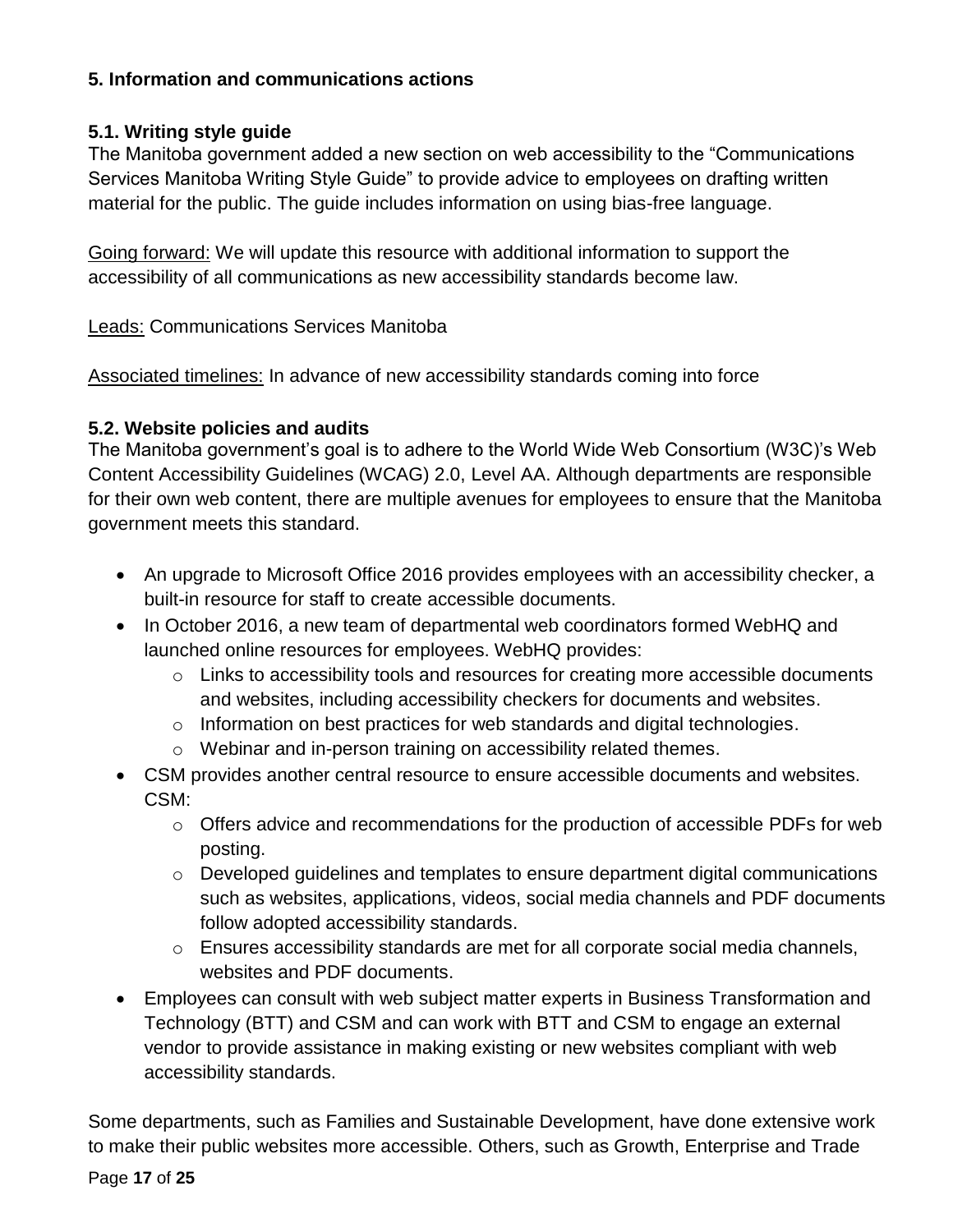and Education and Training, have taken a continuous improvement approach, and updated websites on a priority basis.

Going forward: We will promote accessibility online on our Manitoba government main page, other government portals and on social media channels.

All departments will continue to monitor and update their websites to meet the standard, and will start preparing for the future accessibility standard in information and communications technology. This will include:

- Reviewing current services offered within existing YouTube and other social media platforms to ensure closed captioning for livestreamed events are offered.
- Looking at ways to improve accessibility standards when using images on social media channels.
- Ensuring content meets accessibility standards by using and updating to approved software products.
- Keeping up to date with accessibility standards, such as WCAG 2.1.

BTT will apply the appropriate technical standards and configurations of sites that Manitoba controls. As technology is replaced, improvements to meet accessibility requirements will be considered.

Leads: Communications Services Manitoba (promote accessibility); all departments (monitor and update websites); Business Transformation and Technology (technology)

Associated timelines: Ongoing, to December 31, 2020

# **6. Barrier-free universal design**

## **6.1. Manitoba government buildings**

Manitoba adopts applicable sections of the National Building Code by regulation. The Manitoba Building Code and Universal Design principles guide us in day-to-day procedures respecting Manitoba government buildings. This includes new buildings, leased spaces and upgrades or refreshes to current buildings. Standard procedure involves a broad range of design concepts, including the design of products, spaces and environments to provide access in a way that respects all abilities.

The Manitoba government's Accommodation Services Division introduced Office Space Planning Standards in 2011 and continually updates the standards to meet Manitoba Building Code and industry standards. These standards apply to all Manitoba government departments, agencies and special operating agencies. Some of these standards specify barrier-free access as per Universal Design principles, and include:

 Standard work stations, furniture layouts and meeting rooms are sized and arranged to accommodate accessible, barrier-free turning radius.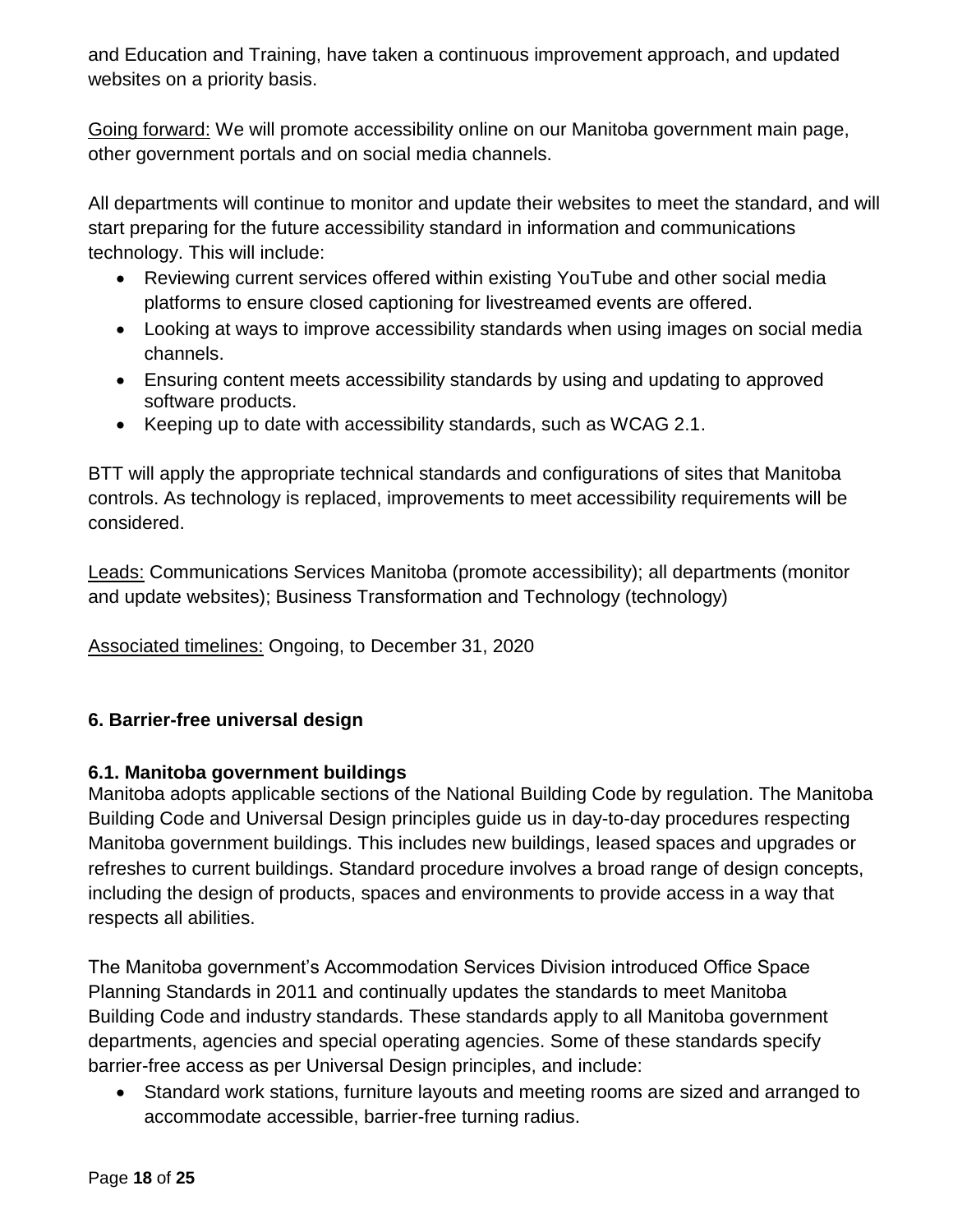Reception area workstations and counter heights and clearances in coffee stations are to meet accessibility standards.

As part of the preparation of Budget 2018, Manitoba government's Treasury Board Secretariat introduced a new Capital Review Framework to evaluate and prioritize infrastructure projects. In this new process, projects using qualitative criteria including applying an accessibility lens are prioritized.

The Manitoba government incorporates audible and visual fire alarm systems in all governmentowned and leased buildings.

Going forward: On an ongoing basis, the Manitoba government will continue to integrate accessibility, including alarm systems, into its government buildings, as well as into programming and policies to ensure accessibility remains a standard procedure for new buildings and upgrades or refreshes to current buildings.

The Manitoba government will continue to consider accessibility in all outdoor public spaces, such as campgrounds, when undertaking any new project where reasonable to do so, and in particular as Manitoba introduces new standards for the design of public spaces in 2020.

Leads: Accommodation Services Division in Finance (government buildings); Sustainable Development (outdoor public spaces)

Associated timelines: Ongoing, as new accessibility standards come into force

## **6.2. Accessibility upgrades**

Some Manitoba government properties and offices have had upgrades or have moved to new locations to improve the accessibility of the physical space. Examples include upgrading washrooms for accessibility, adding power door buttons to entryways, revising the layout of spaces to accommodate persons of all abilities and completing elevator projects.

Major accessibility upgrades to the Legislative Chamber of the Manitoba Legislative Building completed in October 2017 showed that accessibility can be achieved without sacrificing historical architectural integrity. The overall project won the Winnipeg Conservation and Heritage Award while the Manitoba Legislative Chamber was short-listed for the Project Managers' Institute Project of the Year.

In 2017, government also completed award winning accessibility upgrades to the Manitoba Law Courts, which included a new wheelchair-specific elevator and an accessible washroom installed on the main floor.

Manitoba Health, Seniors and Active Living surveyed each of its six office locations to learn more about barriers and developed an action plan to address them. The department installed accessibility equipment, such as ramps and automatic doors, to ensure accessible delivery of public services.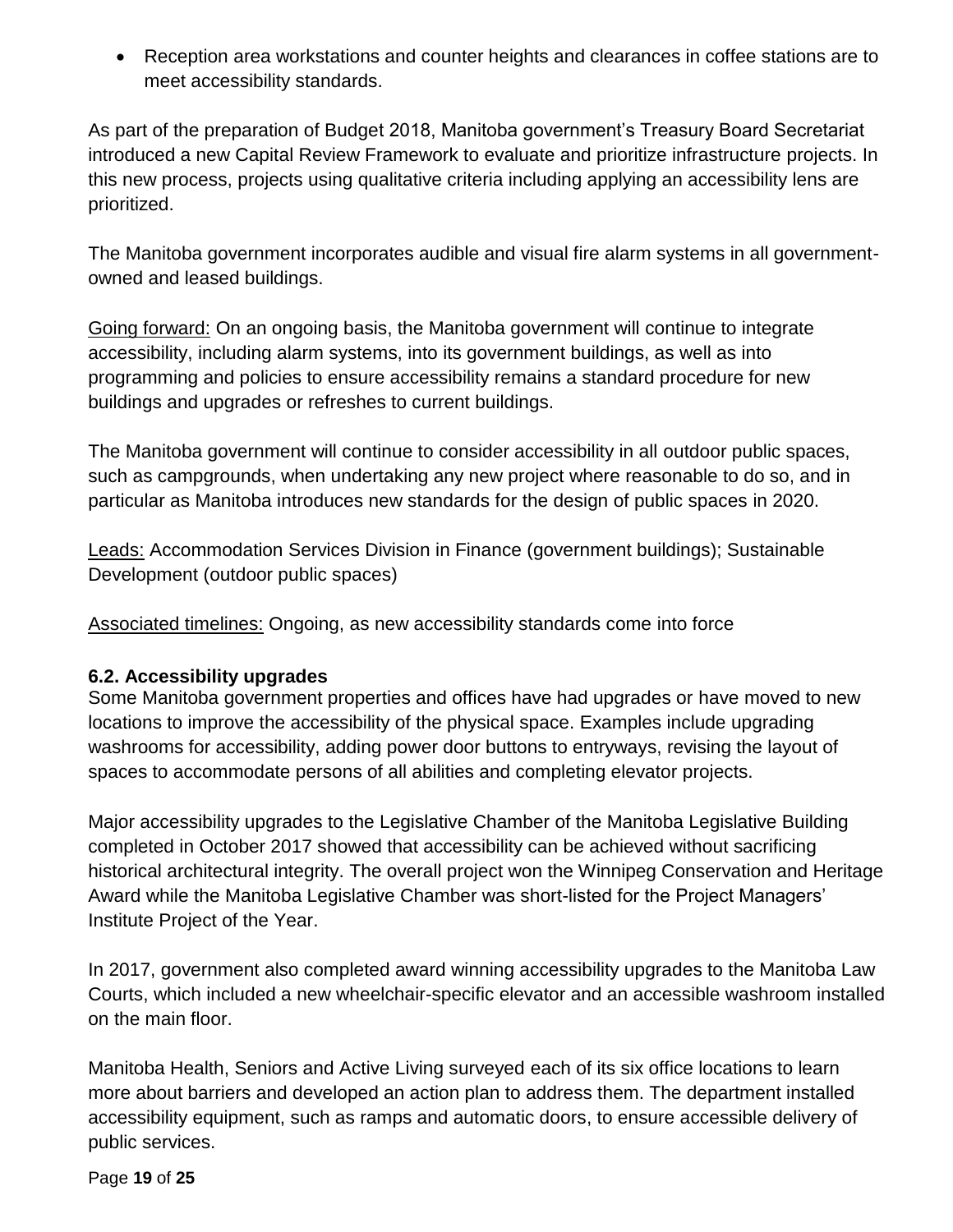Going forward: We will continue with our standard procedures for Accommodation Services Division. This means we will continue to be guided by the National Building Code, the Manitoba Building Code and Universal Design standards. Consideration of barrier-free Universal Design principles and work environment accessibility will continue to take place when undertaking any project for new buildings, leased space and upgrading or refreshing any current building.

Leads: Accommodation Services Division in Finance

Associated timelines: December 31, 2020

#### **Advancing new initiatives**

The Manitoba government is committed to changing its culture through transformation. By weaving accessibility into the fabric of our daily work and by championing accessibility as an internal commitment to and for public servants, the Manitoba government will transform its work so that accessibility underpins approaches to client-centred service. In addition to the actions in the "Going forward" sections of this plan, we will also prioritize efforts in four areas in the next two years.

## **1. Accessibility leadership from the top**

The Manitoba government will lead accessibility by example. Our Accessibility Champion and the other senior leaders on the Manitoba Government Accessibility Steering Committee will encourage and promote the implementation of this plan, while keeping us on track toward meeting its goals. The Manitoba Government Accessibility Steering Committee will provide accessibility leadership and support to public servants throughout the whole organization.

Through ongoing events, knowledge exchanges, discussion forums and workshops, these leaders will advance accessibility awareness and education, with the goal of ensuring that all public servants know how to meet or exceed obligations under the AMA and are working to implement accessibility and accommodation.

Led by the Accessibility Champion, the Manitoba Government Steering Committee will foster public servants' awareness on how to provide accessible customer service and continue to foster employment accessibility under the new Accessible Employment Standard Regulation. In 2019, we will launch a corporate-wide Accessibility Awareness Campaign to energize public servants about accessibility issues. This will include:

- Promoting accessibility through blogs, videos, posters, emails or presentations. Our leadership, including the Clerk of the Executive Council and the Accessibility Champion, will send accessibility related resources, tools and promotional material to all Manitoba government public servants.
- Reinvigorating and engaging employee networks.
- Better equipping senior managers with resources to ensure public servants are able to provide accessible services and know where to find additional resources. This includes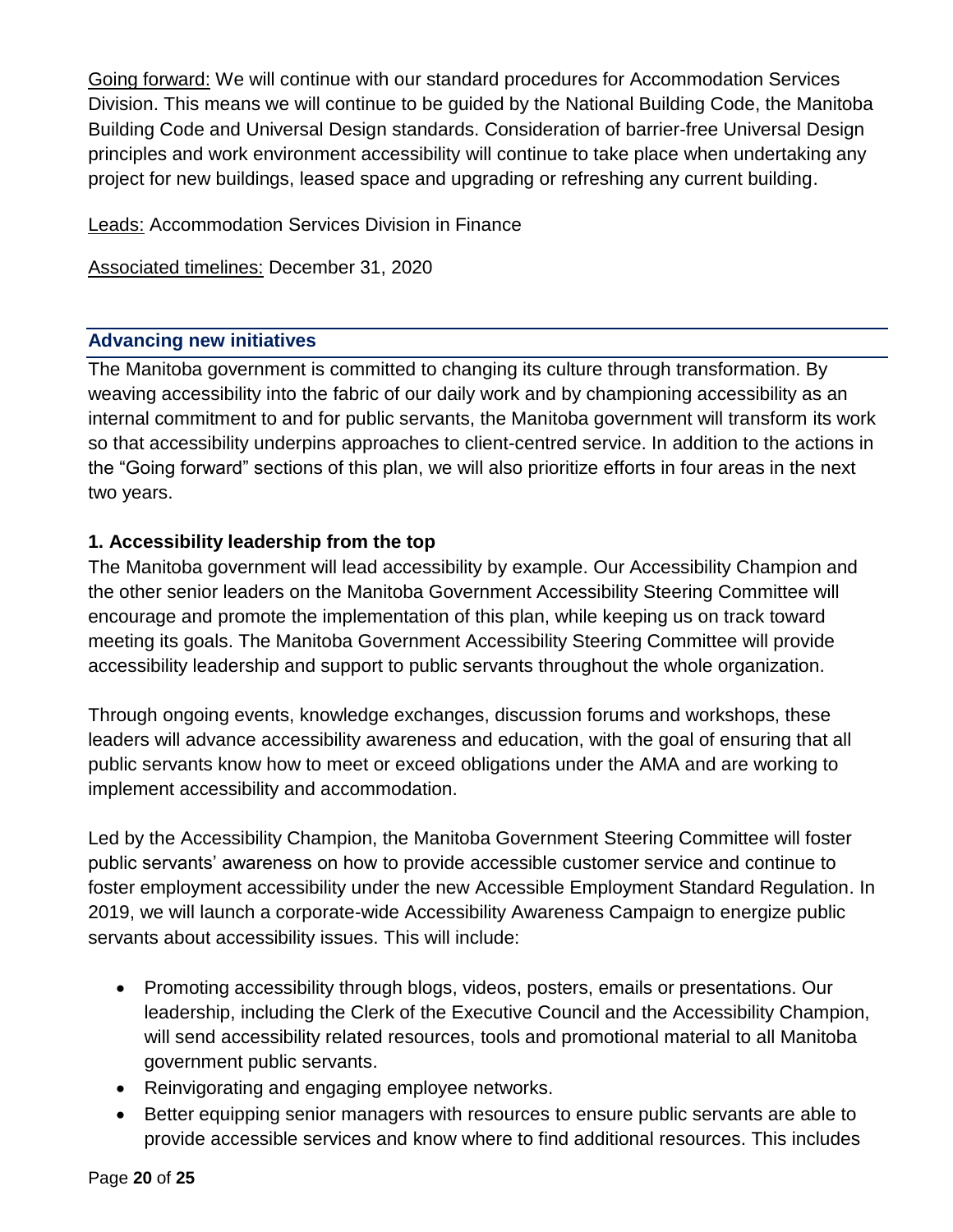our continued work to update the tools in the accessibility toolkit for supervisors and employees.

- Renewing efforts to encourage use of an accessibility lens for employees who prepare requests for central government approval and review current policies and programs.
- Holding an Accessibility Awareness Contest for employees to create and celebrate innovative ideas to prevent or remove accessibility barriers.

Leads: Civil Service Commission and Disabilities Issues Office (support Steering Committee)

## Associated timelines: Ongoing, starting in 2019

## Expected Outcomes:

- Increased awareness and full compliance with requirements under the Customer Service Standard Regulation and the Accessible Employment Standard Regulation.
- Increased identification of barriers, as well as continued and improved ways to prevent and remove barriers.
- Provision of more accessible services.

# **2. Supporting diversity and inclusion in the Manitoba government**

The Accessible Employment Standard Regulation under the AMA will come into force for the Manitoba government over the next year. To support diversity and inclusion within the public sector, the Manitoba Government will strive to meet, and where possible exceed, statutory obligations under the Accessibility Standard for Employment. On an ongoing basis, we will:

- Review and update existing Manitoba government policies and practices to ensure they respect the needs of employees and applicants who experience barriers in the workplace. This will include developing individual accommodation plans for affected employees and working with decision-makers to approve the use of more accessible templates for internal documents, such as briefing notes and central government submission templates.
- Develop new training for our supervisors, managers and recruiters about the new or modified employment requirements.
- Prioritize workplace safety for all staff by establishing training for leaders so that they know what to do to support employees affected by barriers in workplace emergencies.
- Draft tools to assess and improve recruitment and workplace success of public servants affected by barriers.

Leads: Civil Service Commission; all departments

Associated timelines: Ongoing, as new standard for employment comes into force

# Expected Outcomes:

- Met or exceeded requirements under the new Accessible Employment Standard Regulation.
- Increased percentage of public servants self-identifying as employees with disabilities.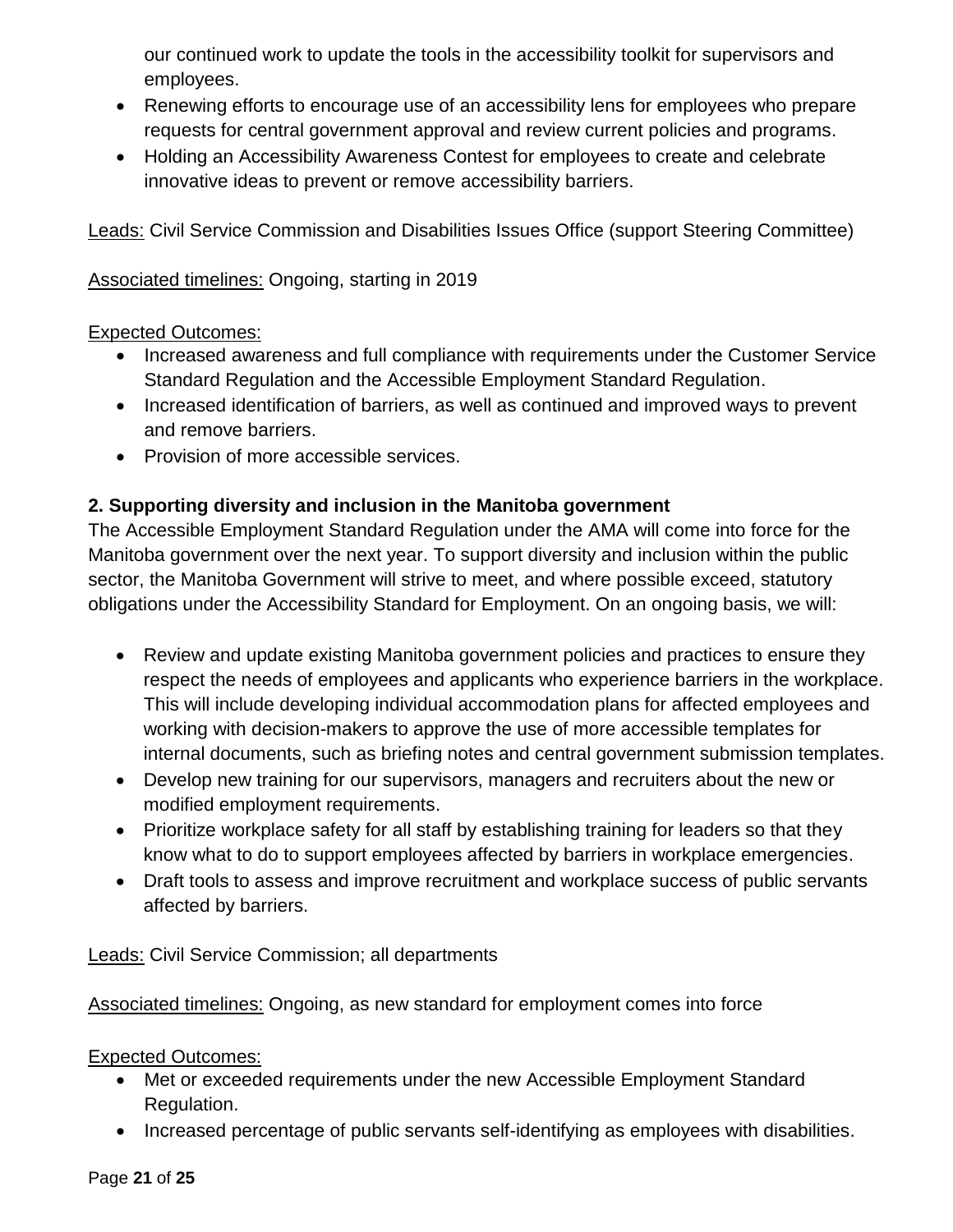Managers, supervisors and recruiters having a deeper understanding of reasonable accommodation in employment.

## **3. Accessible communications and engagement**

In the 2018 Transformation Strategy, we identified that engaging with Manitobans is an essential element of a healthy public service. We are committed to continuing to simplify and enhance how we reach out to all Manitobans to ask for input on our programs or services.

To advance our commitment to create a centralized consultation portal, we are currently building capacity and tools to support employees in how they engage with the public. The Transformation Strategy stated that engagement is facilitated by a commitment to transparency and ease of access.

In 2019/20, we will launch an internal campaign, led by DACs with the support of public engagement experts from across the Manitoba government, to promote and advance accessible communications and engagement with Manitobans. This team will:

- Use and share the resources provided in the Accessibility Toolkit, which will be available for employees in 2019.
- Promote the use of the Access Offer sign at customer service counters that asks "How can we help?" with the message: "We can offer service in different ways."
- Support employees in organizing and hosting consultations so they are accessible to all Manitobans. This will include strategies and innovative ways to spread the message to employees to encourage them in:
	- $\circ$  Offering alternate formats on all material used, whether online, at meetings, or in larger consultation sessions or town halls.
	- o Offering accommodations to consultation participants in advance.
	- o Selecting accessible venues.
- Educate employees so that they can create accessible print and digital documents, images, graphs and forms. This will include drafting guidelines on how employees can create accessible website content, and specialized training as required.

**Leads: Civil Service Commission; Disabilities Issues Office; Department Accessibility** Coordinators; All departments

## Associated timelines: 2019/20

#### Expected Outcomes:

- Improved provision of accessible customer service by Manitoba public sector employees.
- Increased number of government service areas that have Access Offer sign and know how to implement.
- Improved accessibility for Manitobans in public meetings.
- Enhanced ability among Manitoba government employees to plan and host accessible public events.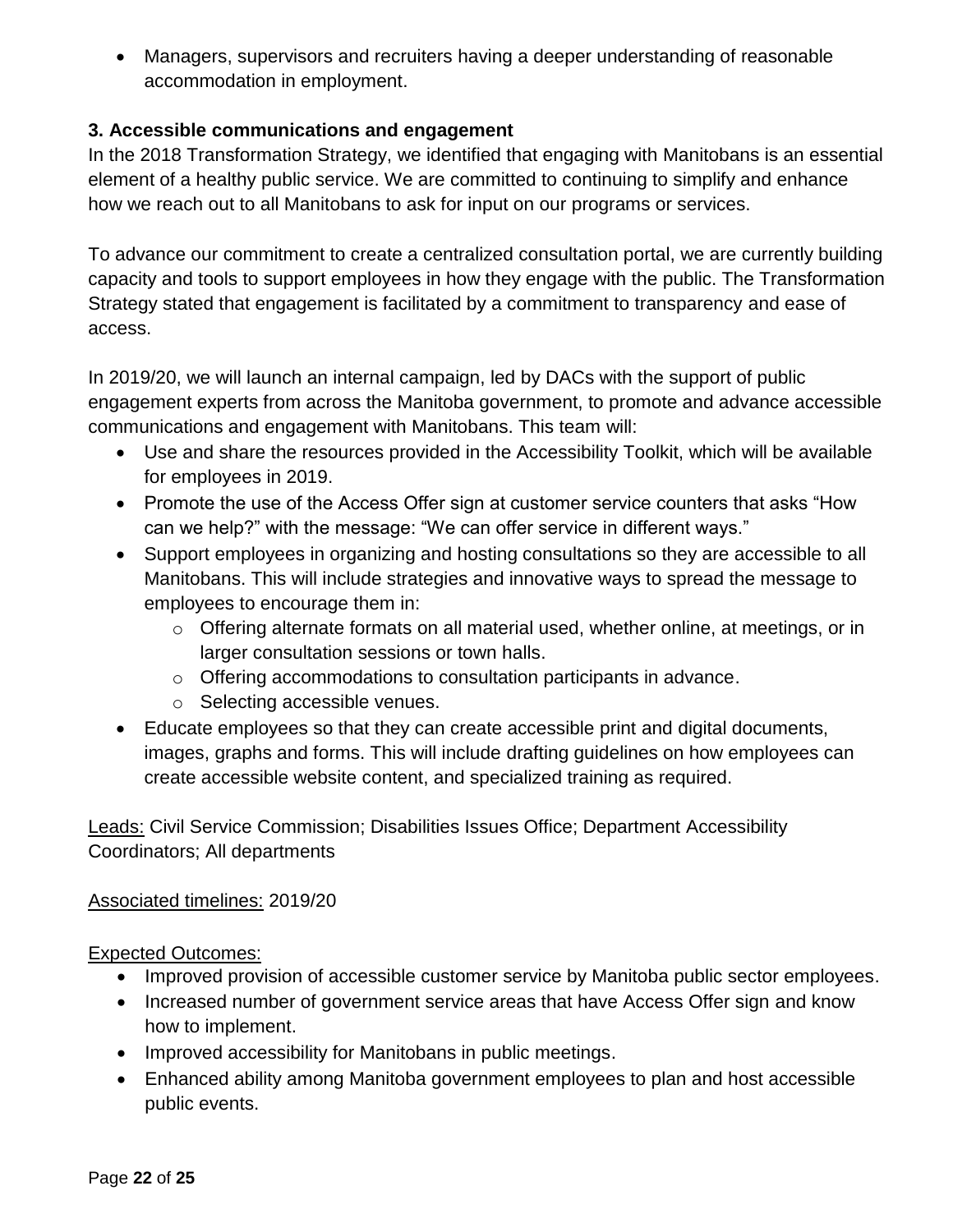# **4. Embed accessibility into procurement practices and funding**

The Manitoba government is in the early stages of a major government procurement modernization and transformation initiative with the goal of making significant changes to government-wide procurement policy. Through this initiative, we will work to incorporate accessibility criteria into our procurement policies and practices by continuing with the following work:

- Accessibility considerations are a priority area for changes in the Procurement Administration Manual (PAM).
- Information and best practices will help inform and shape Manitoba's procurement practices including the creation of a procurement accessibility policy in the manual.

Individual departments will also be encouraged to include accessibility considerations in grant funding applications from external, third party service providers.

Leads: Procurement Services Branch in Finance (procurement practices); Treasury Board Secretariat (procurement practices); all departments (considering accessibility in grant funding)

## Associated timeline: Ongoing

## Expected Outcomes:

- Enhanced accessibility in services provided by external third party service providers.
- Enhanced accessibility related to the acquisition of goods and services through public procurement modernization.

## **A note on compliance and enforcement**

Compliance and enforcement provisions in The Accessibility for Manitobans Act (AMA) encourage the Manitoba government to develop an approach to ensure obligated organizations are meeting requirements. A formal approach, described as a "compliance framework," will assist Manitoba in monitoring compliance and applying the compliance and enforcement provisions of the AMA.

The framework uses a progressive approach to compliance assessment and enforcement activities. The goal of the draft compliance framework is to provide organizations with support, with an emphasis on "educating into compliance." Government will show leadership when it comes to the implementation of accessibility standards by:

- Sending notices and/or letters to organizations, associations and stakeholders to inform and remind them of upcoming compliance deadlines. These notices and letters will include sector specific information.
- Launching targeted outreach and awareness campaigns, using a variety of communication vehicles.
- Developing, refining and sharing tools and resources for obligated organizations.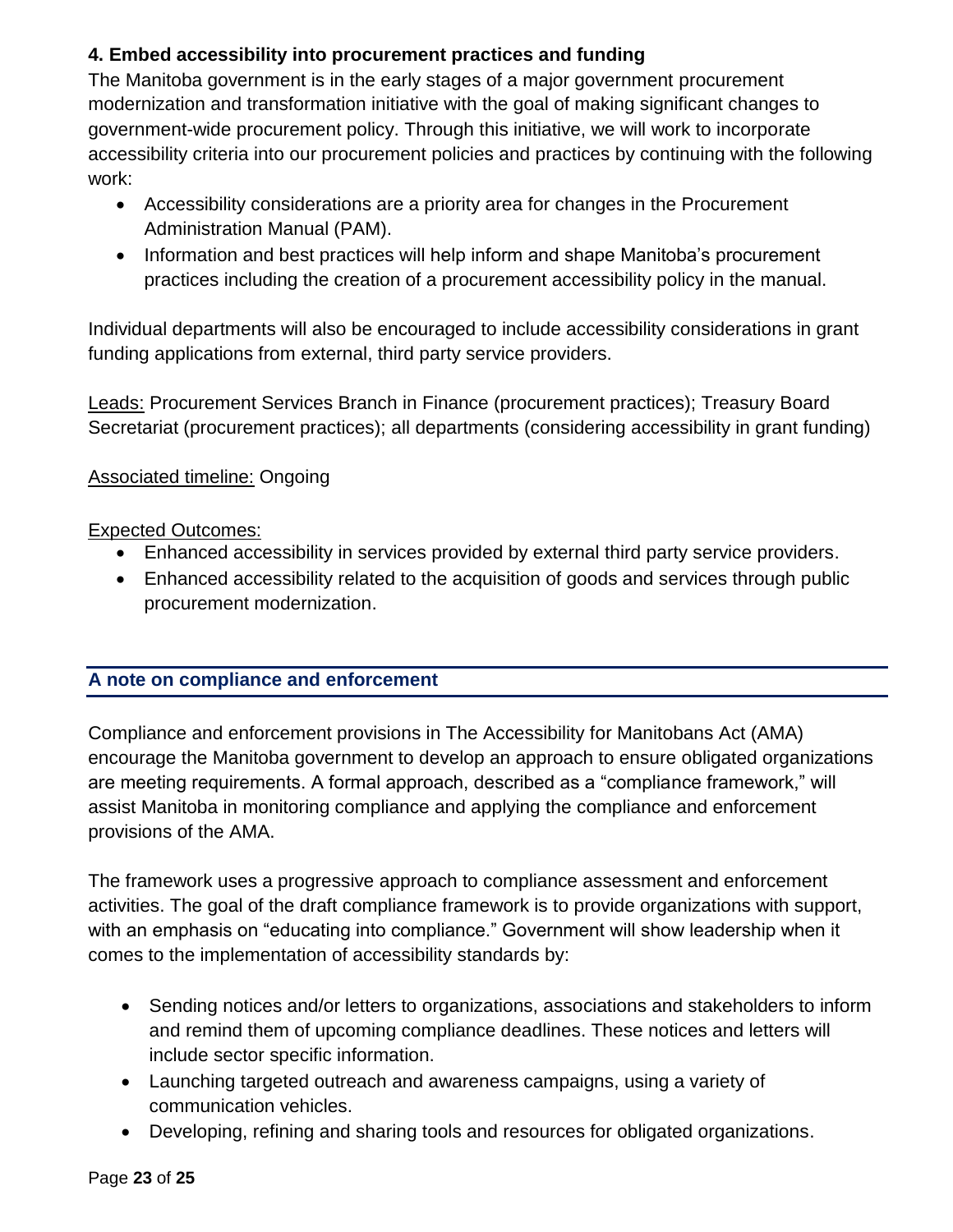Research shows that one of the best ways to support regulatory compliance is to provide early and ongoing education and resources to affected stakeholders. As new standards come into effect for each sector, these efforts will support them to comply with The Accessibility for Manitobans Act.

Manitoba's compliance efforts and activities will be ongoing and continuous as we strive to make significant progress towards achieving accessibility for all.

#### **Conclusion**

As accessibility standards come into effect for the Manitoba government before other sectors, this updated MGAP aligns whole-of-government initiatives to empower leadership and innovators at all levels across the public service to improve outcomes for Manitobans who face accessibility barriers.

Collectively, the Manitoba public service identified and selected action items to advance over the next two years. For each action item going forward, leads and timelines for completion were identified. Some action items will be achieved within the coming months, while others will be ongoing, through to 2021. Government will track its progress on the measures set out in this plan and prepare update reports for consideration by the Manitoba Government Accessibility Steering Committee. We recognize that our commitment to significant achievement toward accessibility by 2023 requires diligence. The next two years will be busy as we continue to strive towards a Manitoba public service that is inclusive and accessible to Manitobans and employees.